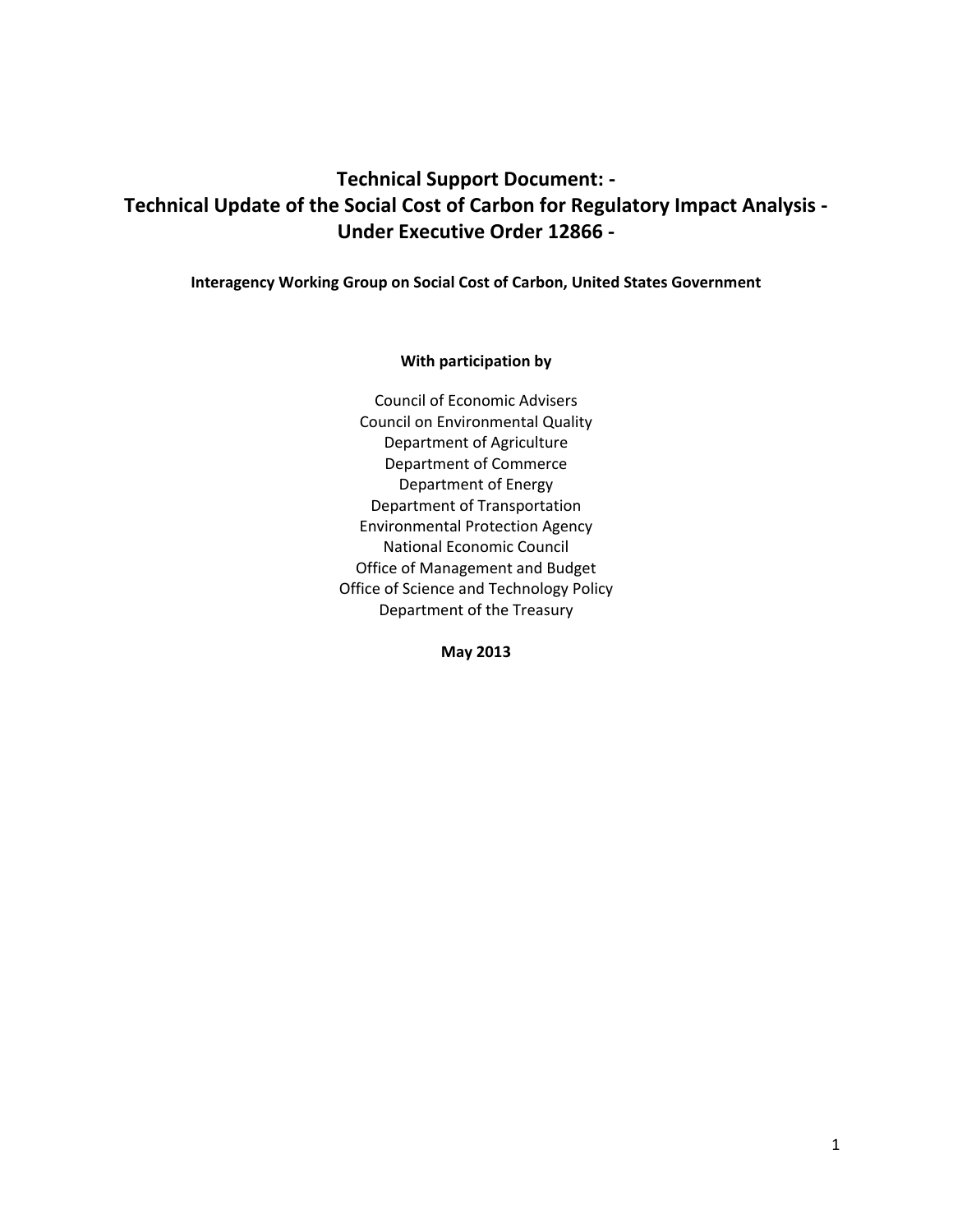#### **Executive Summary**

Under Executive Order 12866, agencies are required, to the extent permitted by law, "to assess both the costs and the benefits of the intended regulation and, recognizing that some costs and benefits are difficult to quantify, propose or adopt a regulation only upon a reasoned determination that the benefits of the intended regulation justify its costs." The purpose of the "social cost of carbon" (SCC) estimates presented here is to allow agencies to incorporate the social benefits of reducing carbon dioxide (CO2) emissions into cost-benefit analyses of regulatory actions that impact cumulative global emissions. The SCC is an estimate of the monetized damages associated with an incremental increase in carbon emissions in a given year. It is intended to include (but is not limited to) changes in net agricultural productivity, human health, property damages from increased flood risk, and the value of ecosystem services due to climate change.

The interagency process that developed the original U.S. government's SCC estimates is described in the 2010 interagency technical support document (TSD) (Interagency Working Group on Social Cost of Carbon 2010). Through that process the interagency group selected four SCC values for use in regulatory analyses. Three values are based on the average SCC from three integrated assessment models (IAMs), at discount rates of 2.5, 3, and 5 percent. The fourth value, which represents the 95th percentile SCC estimate across all three models at a 3 percent discount rate, is included to represent higher-than-expected impacts from temperature change further out in the tails of the SCC distribution.

While acknowledging the continued limitations of the approach taken by the interagency group in 2010, this document provides an update of the SCC estimates based on new versions of each IAM (DICE, PAGE, and FUND). It does not revisit other interagency modeling decisions (e.g., with regard to the discount rate, reference case socioeconomic and emission scenarios, or equilibrium climate sensitivity). Improvements in the way damages are modeled are confined to those that have been incorporated into the latest versions of the models by the developers themselves in the peer-reviewed literature.

The SCC estimates using the updated versions of the models are higher than those reported in the 2010 TSD. By way of comparison, the four 2020 SCC estimates reported in the 2010 TSD were \$7, \$26, \$42 and \$81 (2007\$). The corresponding four updated SCC estimates for 2020 are \$12, \$43, \$65, and \$129 (2007\$). The model updates that are relevant to the SCC estimates include: an explicit representation of sea level rise damages in the DICE and PAGE models; updated adaptation assumptions, revisions to ensure damages are constrained by GDP, updated regional scaling of damages, and a revised treatment of potentially abrupt shifts in climate damages in the PAGE model; an updated carbon cycle in the DICE model; and updated damage functions for sea level rise impacts, the agricultural sector, and reduced space heating requirements, as well as changes to the transient response of temperature to the buildup of GHG concentrations and the inclusion of indirect effects of methane emissions in the FUND model. The SCC estimates vary by year, and the following table summarizes the revised SCC estimates from 2010 through 2050.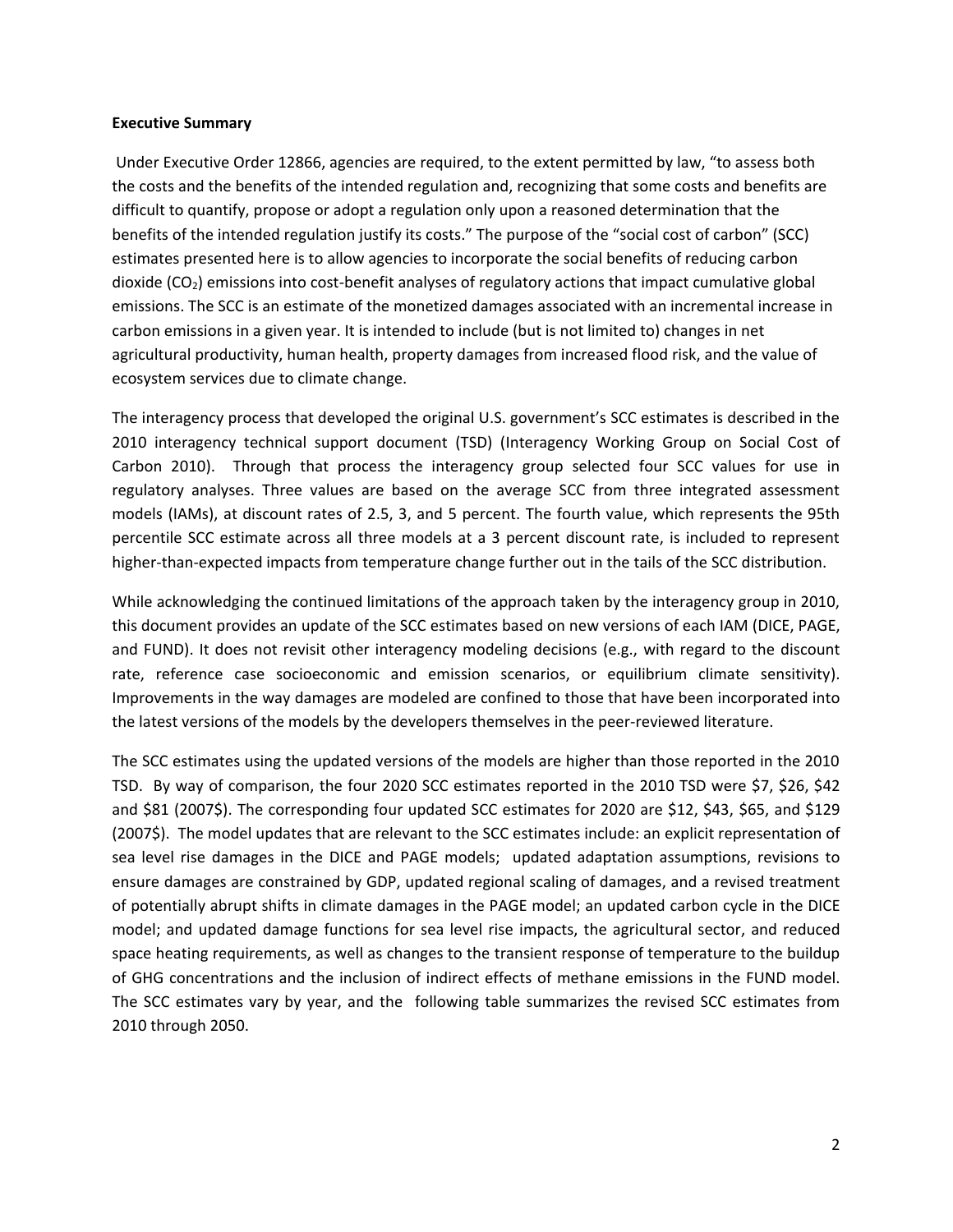| Discount Rate | 5.0% | 3.0% | 2.5% | 3.0% |
|---------------|------|------|------|------|
| Year          | Avg  | Avg  | Avg  | 95th |
| 2010          | 11   | 33   | 52   | 90   |
| 2015          | 12   | 38   | 58   | 109  |
| 2020          | 12   | 43   | 65   | 129  |
| 2025          | 14   | 48   | 70   | 144  |
| 2030          | 16   | 52   | 76   | 159  |
| 2035          | 19   | 57   | 81   | 176  |
| 2040          | 21   | 62   | 87   | 192  |
| 2045          | 24   | 66   | 92   | 206  |
| 2050          | 27   | 71   | 98   | 221  |

**Revised Social Cost of CO2, 2010 – 2050 (in 2007 dollars per metric ton of CO2)**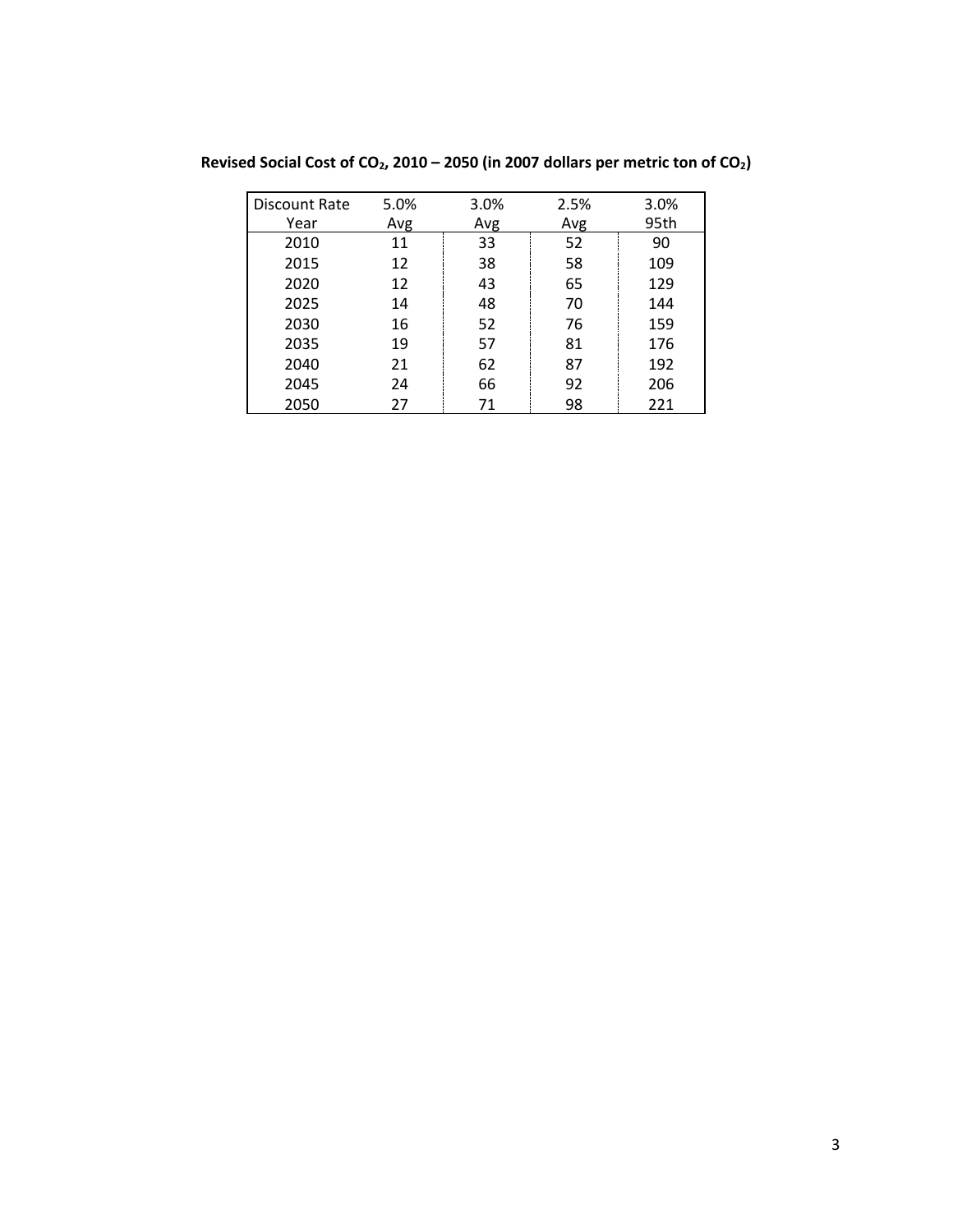#### **I. Purpose**

The purpose of this document is to update the schedule of social cost of carbon (SCC) estimates from the 2010 interagency technical support document (TSD) (Interagency Working Group on Social Cost of Carbon 2010).<sup>1</sup> E.O. 13563 commits the Administration to regulatory decision making "based on the best available science."<sup>2</sup> Additionally, the interagency group recommended in 2010 that the SCC estimates be revisited on a regular basis or as model updates that reflect the growing body of scientific and economic knowledge become available.<sup>3</sup> New versions of the three integrated assessment models used by the U.S. government to estimate the SCC (DICE, FUND, and PAGE), are now available and have been published in the peer reviewed literature. While acknowledging the continued limitations of the approach taken by the interagency group in 2010 (documented in the original 2010 TSD), this document provides an update of the SCC estimates based on the latest peer-reviewed version of the models, replacing model versions that were developed up to ten years ago in a rapidly evolving field. It does not revisit other assumptions with regard to the discount rate, reference case socioeconomic and emission scenarios, or equilibrium climate sensitivity. Improvements in the way damages are modeled are confined to those that have been incorporated into the latest versions of the models by the developers themselves in the peer-reviewed literature. The agencies participating in the interagency working group continue to investigate potential improvements to the way in which economic damages associated with changes in  $CO<sub>2</sub>$  emissions are quantified.

Section II summarizes the major updates relevant to SCC estimation that are contained in the new versions of the integrated assessment models released since the 2010 interagency report. Section III presents the updated schedule of SCC estimates for 2010 – 2050 based on these versions of the models. Section IV provides a discussion of other model limitations and research gaps.

#### II. **Summary of Model Updates**

l

This section briefly summarizes changes to the most recent versions of the three integrated assessment models (IAMs) used by the interagency group in 2010. We focus on describing those model updates that are relevant to estimating the social cost of carbon, as summarized in Table 1. For example, both the DICE and PAGE models now include an explicit representation of sea level rise damages. Other revisions to PAGE include: updated adaptation assumptions, revisions to ensure damages are constrained by GDP, updated regional scaling of damages, and a revised treatment of potentially abrupt shifts in climate damages. The DICE model's simple carbon cycle has been updated to be more consistent with a more complex climate model. The FUND model includes updated damage functions for sea level rise impacts, the agricultural sector, and reduced space heating requirements, as well as changes to the transient response of temperature to the buildup of GHG concentrations and the inclusion of indirect effects of

<sup>&</sup>lt;sup>1</sup> In this document, we present all values of the SCC as the cost per metric ton of CO<sub>2</sub> emissions. Alternatively, one could report the SCC as the cost per metric ton of carbon emissions. The multiplier for translating between mass of  $CO<sub>2</sub>$  and the mass of carbon is 3.67 (the molecular weight of  $CO<sub>2</sub>$  divided by the molecular weight of carbon =  $44/12 = 3.67$ ).

<sup>2</sup> http://www.whitehouse.gov/sites/default/files/omb/inforeg/eo12866/eo13563\_01182011.pdf

<sup>&</sup>lt;sup>3</sup> See p. 1, 3, 4, 29, and 33 (Interagency Working Group on Social Cost of Carbon 2010).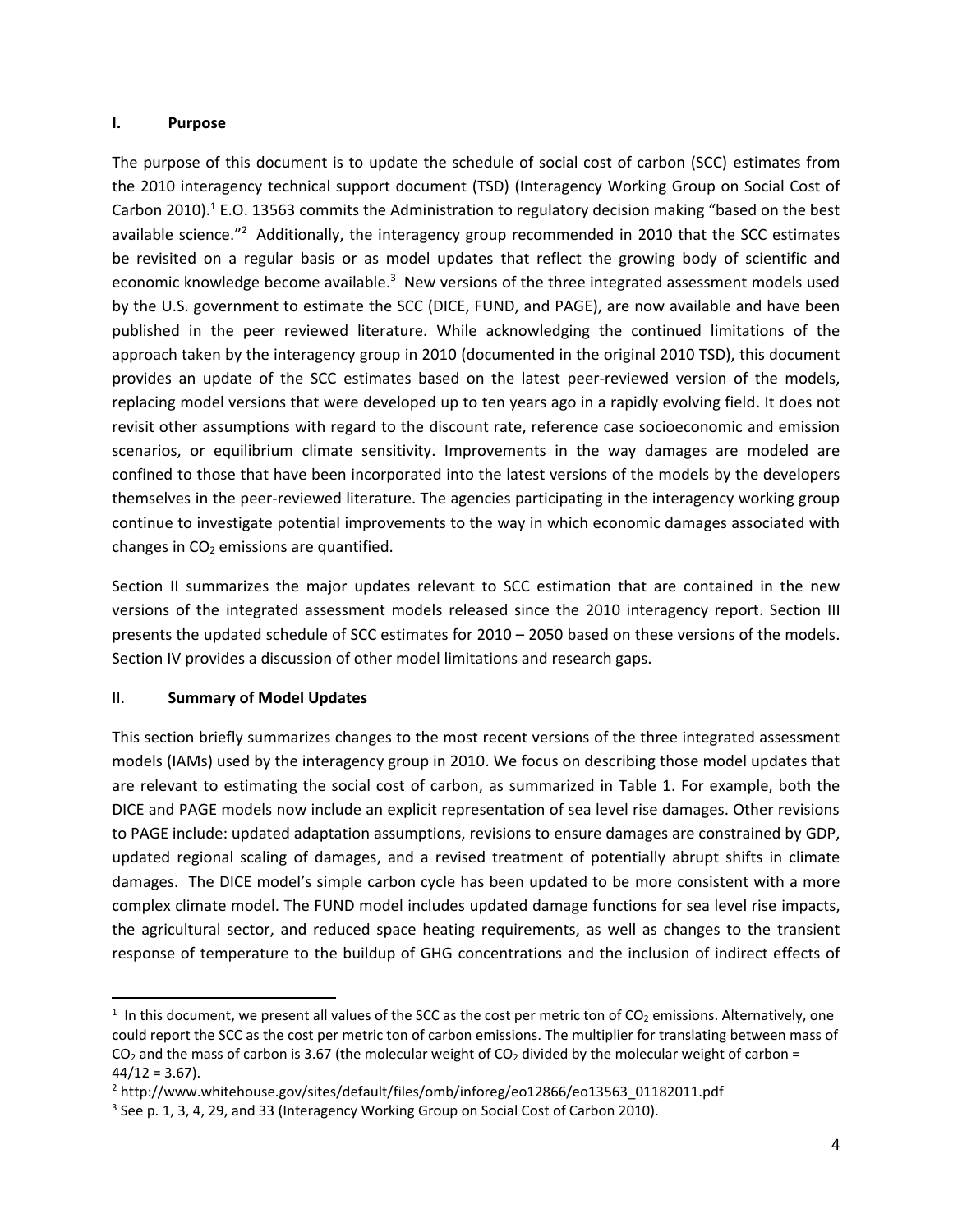methane emissions. Changes made to parts of the models that are superseded by the interagency working group's modeling assumptions – regarding equilibrium climate sensitivity, discounting, and socioeconomic variables – are not discussed here but can be found in the references provided in each section below.

| <b>IAM</b>  | <b>Version used in</b><br>2010 Interagency | <b>New</b><br><b>Version</b> | Key changes relevant to interagency SCC                                                                                                                                                                                                                 |
|-------------|--------------------------------------------|------------------------------|---------------------------------------------------------------------------------------------------------------------------------------------------------------------------------------------------------------------------------------------------------|
|             | <b>Analysis</b>                            |                              |                                                                                                                                                                                                                                                         |
| <b>DICE</b> | 2007                                       | 2010                         | Updated calibration of the carbon cycle model and<br>explicit representation of sea level rise (SLR) and<br>associated damages.                                                                                                                         |
| <b>FUND</b> | 3.5<br>(2009)                              | 3.8<br>(2012)                | Updated damage functions for space heating, SLR,<br>agricultural impacts, changes to transient response of<br>temperature to buildup of GHG concentrations, and<br>inclusion of indirect climate effects of methane.                                    |
| <b>PAGE</b> | 2002                                       | 2009                         | Explicit representation of SLR damages, revisions to<br>damage function to ensure damages do not exceed<br>100% of GDP, change in regional scaling of damages,<br>revised treatment of potential abrupt damages, and<br>updated adaptation assumptions. |

**Table 1: Summary of Key Model Revisions Relevant to the Interagency SCC**

### **A. DICE**

DICE 2010 includes a number of changes over the previous 2007 version used in the 2010 interagency report. The model changes that are relevant for the SCC estimates developed by the interagency working group include: 1) updated parameter values for the carbon cycle model, 2) an explicit representation of sea level dynamics, and 3) a re-calibrated damage function that includes an explicit representation of economic damages from sea level rise. Changes were also made to other parts of the DICE model—including the equilibrium climate sensitivity parameter, the rate of change of total factor productivity, and the elasticity of the marginal utility of consumption—but these components of DICE are superseded by the interagency working group's assumptions and so will not be discussed here. More details on DICE2007 can be found in Nordhaus (2008) and on DICE2010 in Nordhaus (2010). The DICE2010 model and documentation is also available for download from the homepage of William Nordhaus.

#### *Carbon Cycle Parameters*

DICE uses a three-box model of carbon stocks and flows to represent the accumulation and transfer of carbon among the atmosphere, the shallow ocean and terrestrial biosphere, and the deep ocean. These parameters are "calibrated to match the carbon cycle in the Model for the Assessment of Greenhouse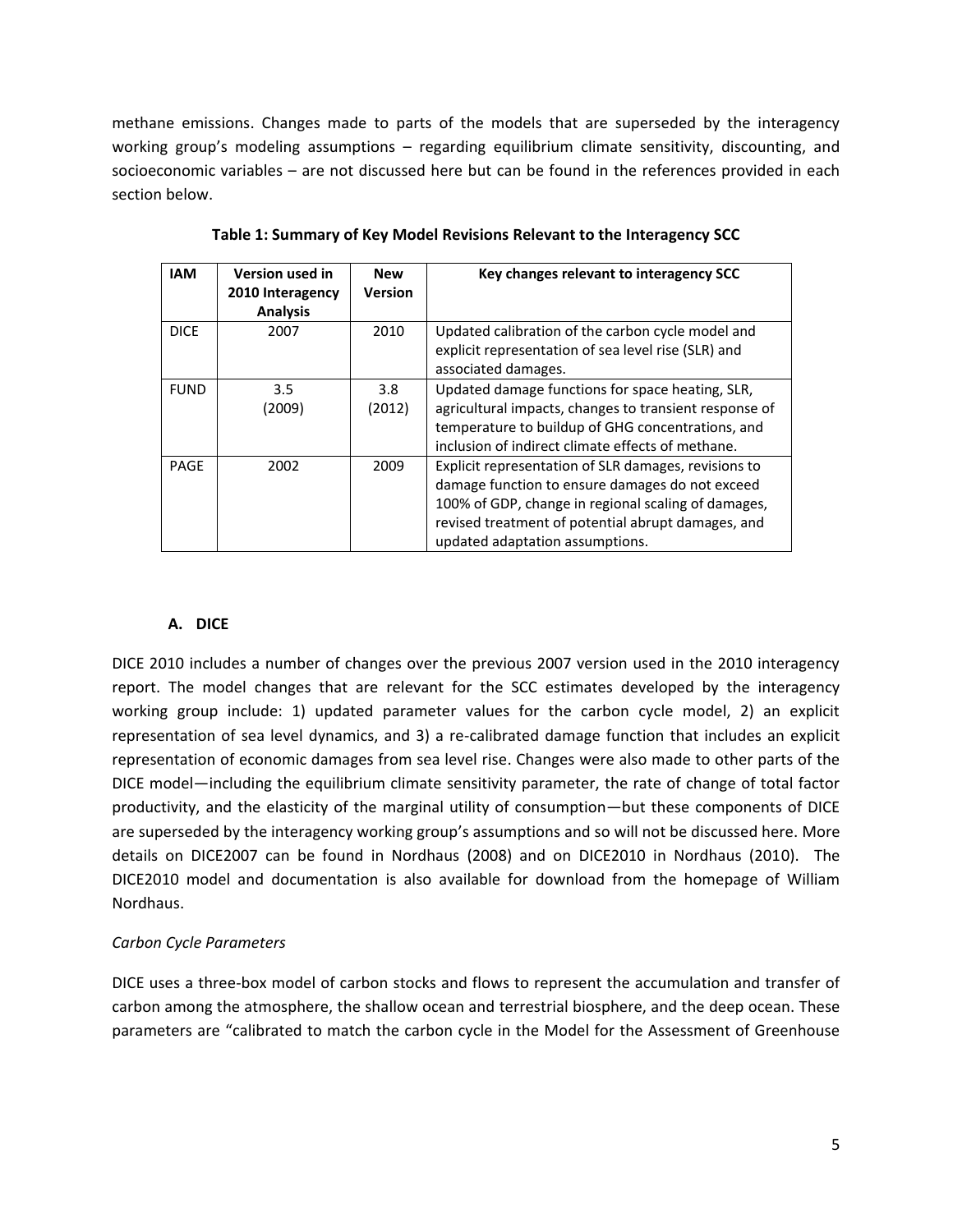Gas Induced Climate Change (MAGICC)" (Nordhaus 2008 p 44).<sup>4</sup> Carbon cycle transfer coefficient values in DICE2010 are based on re-calibration of the model to match the newer 2009 version of MAGICC (Nordhaus 2010 p 2). For example, in DICE2010, in each decade, 12 percent of the carbon in the atmosphere is transferred to the shallow ocean, 4.7 percent of the carbon in the shallow ocean is transferred to the atmosphere, 94.8 percent remains in the shallow ocean, and 0.5 percent is transferred to the deep ocean. For comparison, in DICE 2007, 18.9 percent of the carbon in the atmosphere is transferred to the shallow ocean each decade, 9.7 percent of the carbon in the shallow ocean is transferred to the atmosphere, 85.3 percent remains in the shallow ocean, and 5 percent is transferred to the deep ocean.

The implication of these changes for DICE2010 is in general a weakening of the ocean as a carbon sink and therefore a higher concentration of carbon in the atmosphere than in DICE2007, for a given path of emissions. All else equal, these changes will generally increase the level of warming and therefore the SCC estimates in DICE2010 relative to those from DICE2007.

#### *Sea Level Dynamics*

l

A new feature of DICE2010 is an explicit representation of the dynamics of the global average sea level anomaly to be used in the updated damage function (discussed below). This section contains a brief description of the sea level rise (SLR) module; a more detailed description can be found on the model developer's website.<sup>5</sup> The average global sea level anomaly is modeled as the sum of four terms that represent contributions from: 1) thermal expansion of the oceans, 2) melting of glaciers and small ice caps, 3) melting of the Greenland ice sheet, and 4) melting of the Antarctic ice sheet.

The parameters of the four components of the SLR module are calibrated to match consensus results from the IPCC's Fourth Assessment Report (AR4).<sup>6</sup> The rise in sea level from thermal expansion in each time period (decade) is 2 percent of the difference between the sea level in the previous period and the long run equilibrium sea level, which is 0.5 meters per degree Celsius (°C) above the average global temperature in 1900. The rise in sea level from the melting of glaciers and small ice caps occurs at a rate of 0.008 meters per decade per °C above the average global temperature in 1900.

The contribution to sea level rise from melting of the Greenland ice sheet is more complex. The equilibrium contribution to SLR is 0 meters for temperature anomalies less than  $1^{\circ}$ C and increases linearly from 0 meters to a maximum of 7.3 meters for temperature anomalies between  $1^{\circ}$ C and 3.5 °C. The contribution to SLR in each period is proportional to the difference between the previous period's sea level anomaly and the equilibrium sea level anomaly, where the constant of proportionality increases with the temperature anomaly in the current period.

<sup>&</sup>lt;sup>4</sup> MAGICC is a simple climate model initially developed by the U.S. National Center for Atmospheric Research that has been used heavily by the Intergovernmental Panel on Climate Change (IPCC) to emulate projections from more sophisticated state of the art earth system simulation models (Randall et al. 2007).

<sup>5</sup> Documentation on the new sea level rise module of DICE is available on William Nordhaus' website at: http://nordhaus.econ.yale.edu/documents/SLR\_021910.pdf.

<sup>&</sup>lt;sup>6</sup> For a review of post-IPCC AR4 research on sea level rise, see Nicholls et al. (2011) and NAS (2011).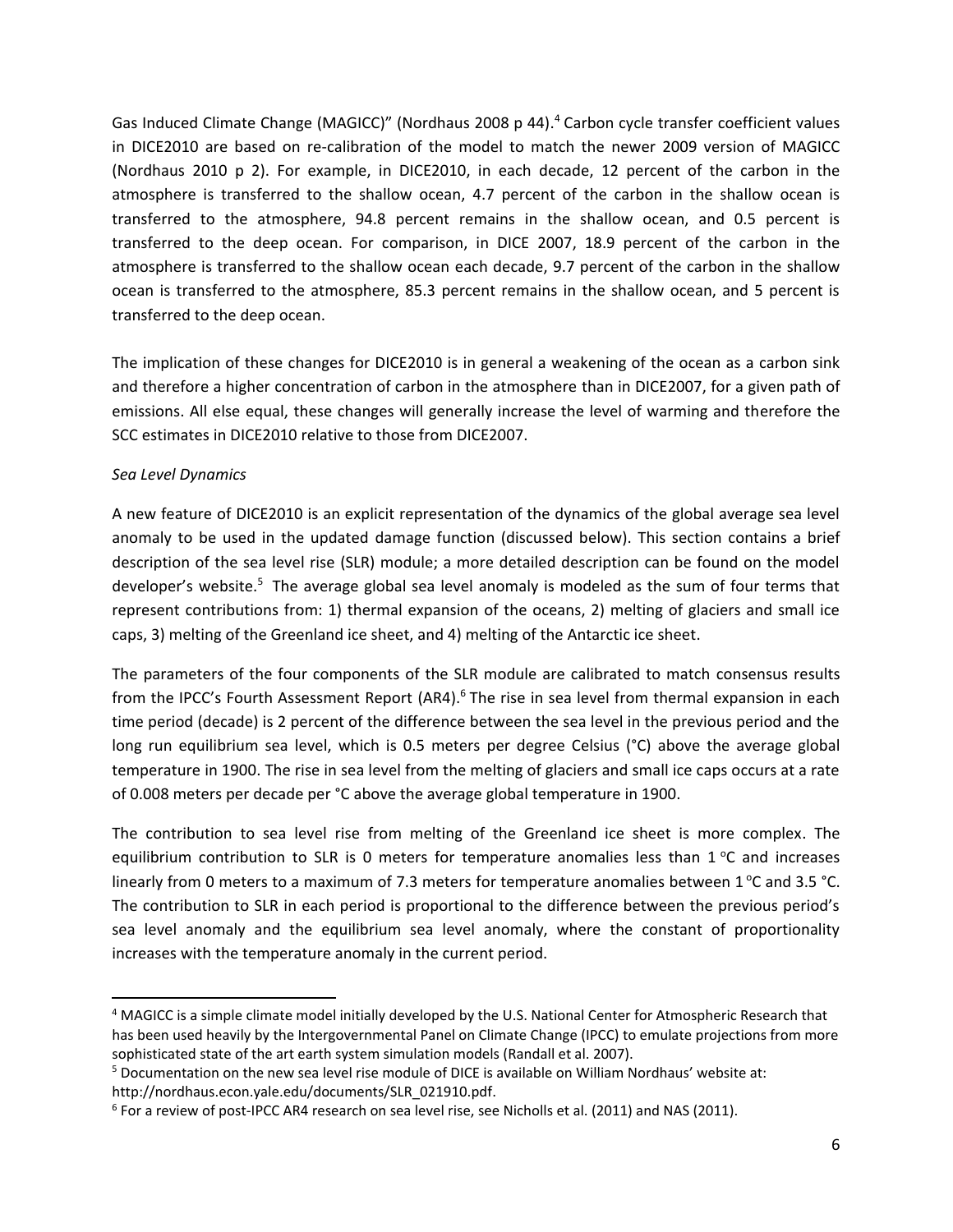The contribution to SLR from the melting of the Antarctic ice sheet is -0.001 meters per decade when the temperature anomaly is below 3 °C and increases linearly between 3 °C and 6 °C to a maximum rate of 0.025 meters per decade at a temperature anomaly of 6 °C.

## *Re-calibrated Damage Function*

Economic damages from climate change in the DICE model are represented by a fractional loss of gross economic output in each period. A portion of the remaining economic output in each period (net of climate change damages) is consumed and the remainder is invested in the physical capital stock to support future economic production, so each period's climate damages will reduce consumption in that period and in all future periods due to the lost investment. The fraction of output in each period that is lost due to climate change impacts is represented as one minus a fraction, which is one divided by a quadratic function of the temperature anomaly, producing a sigmoid ("S"-shaped) function.<sup>7</sup> The loss function in DICE2010 has been expanded by adding a quadratic function of SLR to the quadratic function of temperature. In DICE2010 the temperature anomaly coefficients have been recalibrated to avoid double-counting damages from sea level rise that were implicitly included in these parameters in DICE2007.

The aggregate damages in DICE2010 are illustrated by Nordhaus (2010 p 3), who notes that "…damages in the uncontrolled (baseline) [i.e., reference] case … in 2095 are \$12 trillion, or 2.8 percent of global output, for a global temperature increase of 3.4  $^{\circ}$ C above 1900 levels." This compares to a loss of 3.2 percent of global output at 3.4  $\degree$ C in DICE2007. However, in DICE2010, annual damages are lower in most of the early periods of the modeling horizon but higher in later periods than would be calculated using the DICE2007 damage function. Specifically, the percent difference between damages in the base run of DICE2010 and those that would be calculated using the DICE2007 damage function starts at +7 percent in 2005, decreases to a low of -14 percent in 2065, then continuously increases to +20 percent by 2300 (the end of the interagency analysis time horizon), and to +160 percent by the end of the model time horizon in 2595. The large increases in the far future years of the time horizon are due to the permanence associated with damages from sea level rise, along with the assumption that the sea level is projected to continue to rise long after the global average temperature begins to decrease. The changes to the loss function generally decrease the interagency working group SCC estimates slightly given that relative increases in damages in later periods are discounted more heavily, all else equal.

## **B. FUND**

 $\overline{\phantom{a}}$ 

FUND version 3.8 includes a number of changes over the previous version 3.5 (Narita et al. 2010) used in the 2010 interagency report. Documentation supporting FUND and the model's source code for all versions of the model is available from the model authors.<sup>8</sup> Notable changes, due to their impact on the

 $<sup>7</sup>$  The model and documentation, including formulas, are available on the author's</sup> webpage at [http://www.econ.yale.edu/~nordhaus/homepage/RICEmodels.htm.](http://www.econ.yale.edu/~nordhaus/homepage/RICEmodels.htm) 

<sup>8</sup> [http://www.fund-model.org/.](http://www.fund-model.org/) This report uses version 3.8 of the FUND model, which represents a modest update to the most recent version of the model to appear in the literature (version 3.7) (Anthoff and Tol, 2013). For the purpose of computing the SCC, the relevant changes (between 3.7 to 3.8) are associated with improving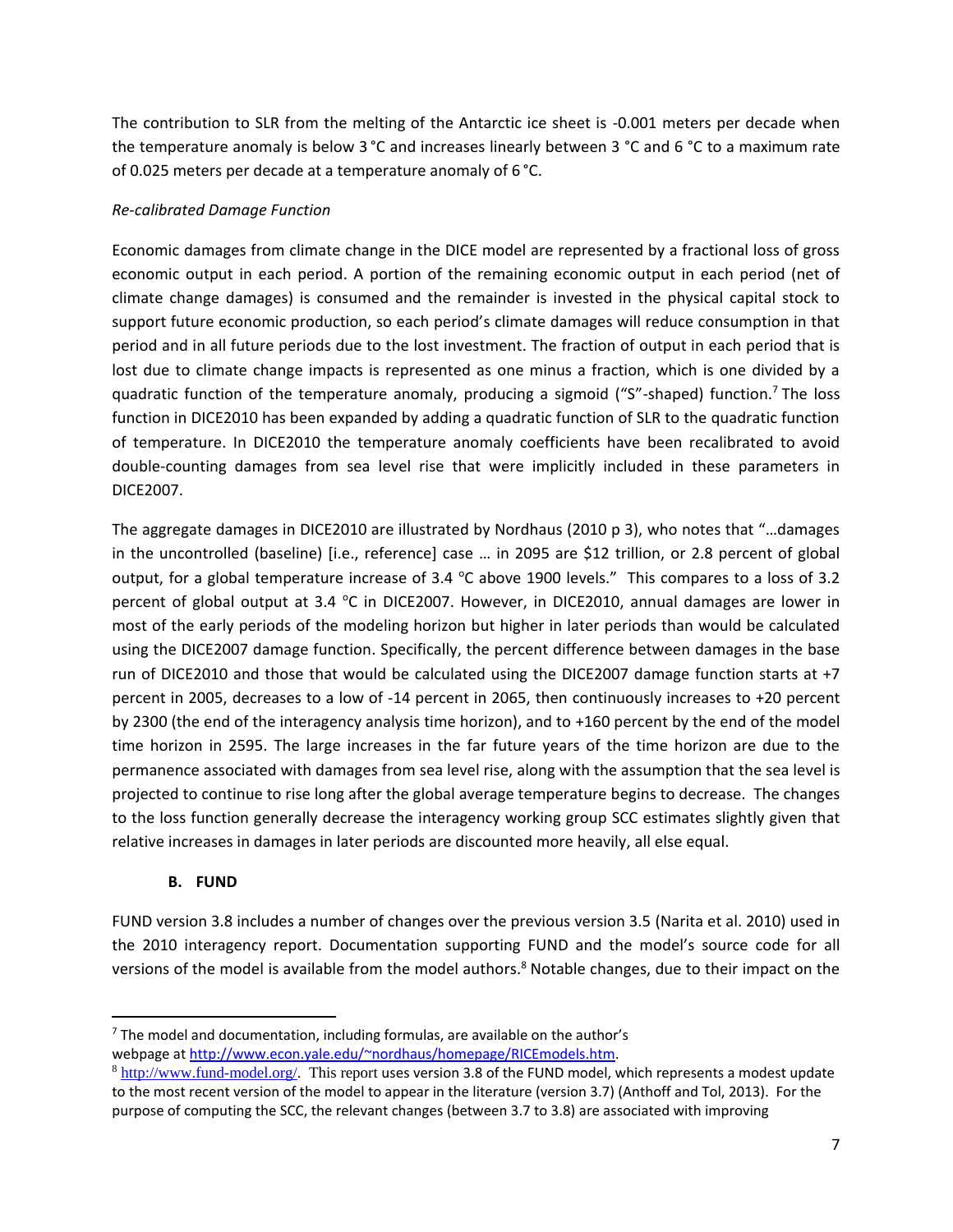SCC estimates, are adjustments to the space heating, agriculture, and sea level rise damage functions in addition to changes to the temperature response function and the inclusion of indirect effects from methane emissions.<sup>9</sup> We discuss each of these in turn.

#### *Space Heating*

In FUND, the damages associated with the change in energy needs for space heating are based on the estimated impact due to one degree of warming. These baseline damages are scaled based on the forecasted temperature anomaly's deviation from the one degree benchmark and adjusted for changes in vulnerability due to economic and energy efficiency growth. In FUND 3.5, the function that scales the base year damages adjusted for vulnerability allows for the possibility that in some simulations the benefits associated with reduced heating needs may be an unbounded convex function of the temperature anomaly. In FUND 3.8, the form of the scaling has been modified to ensure that the function is everywhere concave and that there will exist an upper bound on the benefits a region may receive from reduced space heating needs. The new formulation approaches a value of two in the limit of large temperature anomalies, or in other words, assuming no decrease in vulnerability, the reduced expenditures on space heating at any level of warming will not exceed two times the reductions experienced at one degree of warming. Since the reduced need for space heating represents a benefit of climate change in the model, or a negative damage, this change will increase the estimated SCC. This update accounts for a significant portion of the difference in the expected SCC estimates reported by the two versions of the model when run probabilistically.

#### *Sea Level Rise and Land Loss*

The FUND model explicitly includes damages associated with the inundation of dry land due to sea level rise. The amount of land lost within a region is dependent upon the proportion of the coastline being protected by adequate sea walls and the amount of sea level rise. In FUND 3.5 the function defining the potential land lost in a given year due to sea level rise is linear in the rate of sea level rise for that year. This assumption implicitly assumes that all regions are well represented by a homogeneous coastline in length and a constant uniform slope moving inland. In FUND 3.8 the function defining the potential land lost has been changed to be a convex function of sea level rise, thereby assuming that the slope of the shore line increases moving inland. The effect of this change is to typically reduce the vulnerability of some regions to sea level rise based land loss, thereby lowering the expected SCC estimate.  $^{10}$ 

#### *Agriculture*

 $\overline{\phantom{a}}$ 

consistency with IPCC AR4 by adjusting the atmospheric lifetimes of CH4 and N2O and incorporating the indirect forcing effects of CH4, along with making minor stability improvements in the sea wall construction algorithm. <sup>9</sup> The other damage sectors (water resources, space cooling, land loss, migration, ecosystems, human health, and

extreme weather) were not significantly updated.

 $10$  For stability purposes this report also uses an update to the model which assumes that regional coastal protection measures will be built to protect the most valuable land first, such that the marginal benefits of coastal protection is decreasing in the level of protection following Fankhauser (1995).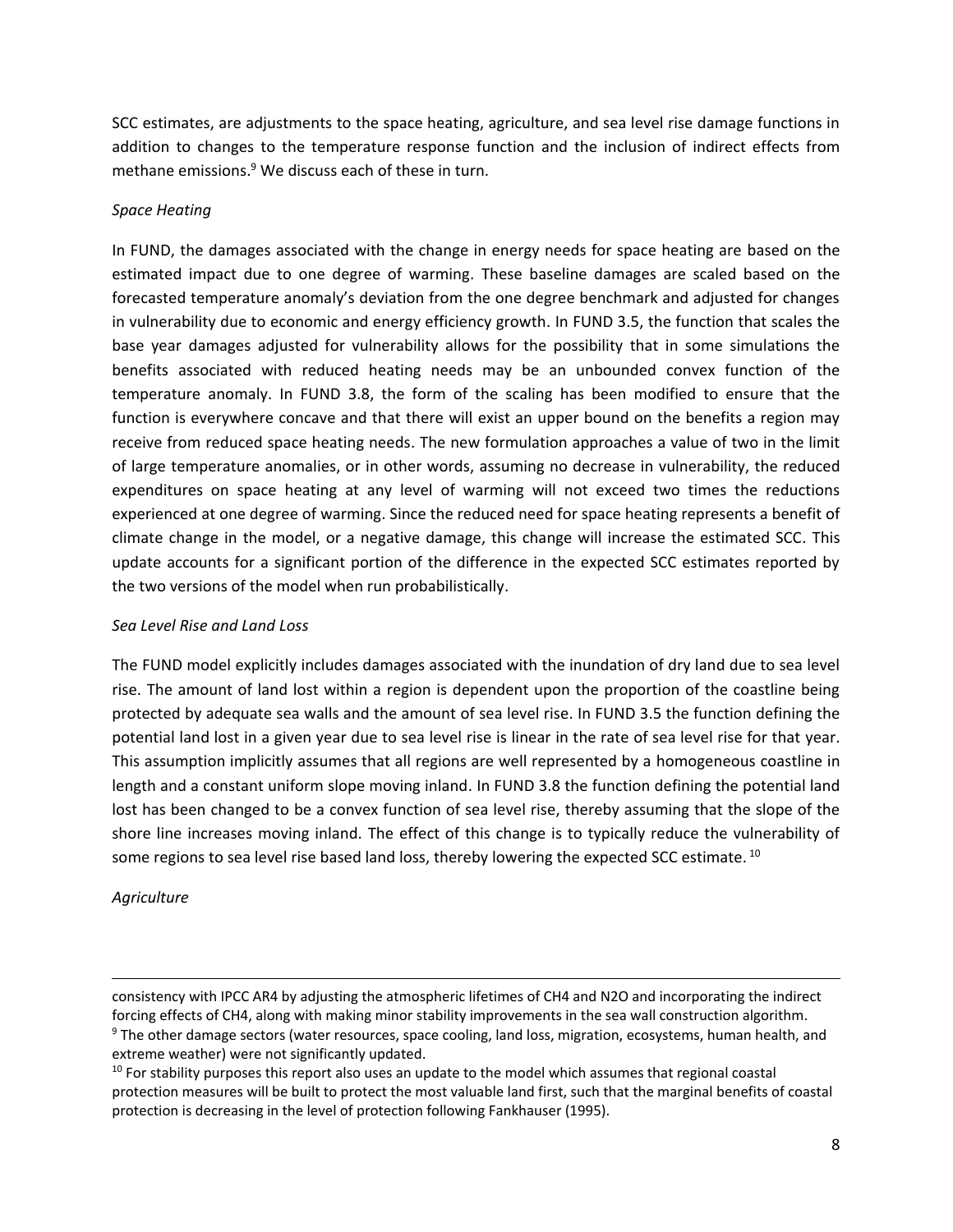In FUND, the damages associated with the agricultural sector are measured as proportional to the sector's value. The fraction is bounded from above by one and is made up of three additive components that represent the effects from carbon fertilization, the rate of temperature change, and the level of the temperature anomaly. In both FUND 3.5 and FUND 3.8, the fraction of the sector's value lost due to the level of the temperature anomaly is modeled as a quadratic function with an intercept of zero. In FUND 3.5, the coefficients of this loss function are modeled as the ratio of two random normal variables. This specification had the potential for unintended extreme behavior as draws from the parameter in the denominator approached zero or went negative. In FUND 3.8, the coefficients are drawn directly from truncated normal distributions so that they remain in the range  $[0,\infty)$  and  $(-\infty,0]$ , respectively, ensuring the correct sign and eliminating the potential for divide by zero errors. The means for the new distributions are set equal to the ratio of the means from the normal distributions used in the previous version. In general the impact of this change has been to decrease the range of the distribution while spreading out the distributions' mass over the remaining range relative to the previous version. The net effect of this change on the SCC estimates is difficult to predict.

#### *Transient Temperature Response*

The temperature response model translates changes in global levels of radiative forcing into the current expected temperature anomaly. In FUND, a given year's increase in the temperature anomaly is based on a mean reverting function where the mean equals the equilibrium temperature anomaly that would eventually be reached if that year's level of radiative forcing were sustained. The rate of mean reversion defines the rate at which the transient temperature approaches the equilibrium. In FUND 3.5, the rate of temperature response is defined as a decreasing linear function of equilibrium climate sensitivity to capture the fact that the progressive heat uptake of the deep ocean causes the rate to slow at higher values of the equilibrium climate sensitivity. In FUND 3.8, the rate of temperature response has been updated to a quadratic function of the equilibrium climate sensitivity. This change reduces the sensitivity of the rate of temperature response to the level of the equilibrium climate sensitivity, a relationship first noted by Hansen et al. (1985) based on the heat uptake of the deep ocean. Therefore in FUND 3.8, the temperature response will typically be faster than in the previous version. The overall effect of this change is likely to increase estimates of the SCC as higher temperatures are reached during the timeframe analyzed and as the same damages experienced in the previous version of the model are now experienced earlier and therefore discounted less.

#### *Methane*

The IPCC AR4 notes a series of indirect effects of methane emissions, and has developed methods for proxying such effects when computing the global warming potential of methane (Forster et al. 2007). FUND 3.8 now includes the same methods for incorporating the indirect effects of methane emissions. Specifically, the average atmospheric lifetime of methane has been set to 12 years to account for the feedback of methane emissions on its own lifetime. The radiative forcing associated with atmospheric methane has also been increased by 40% to account for its net impact on ozone production and stratospheric water vapor. All else equal, the effect of this increased radiative forcing will be to increase the estimated SCC values, due to greater projected temperature anomaly.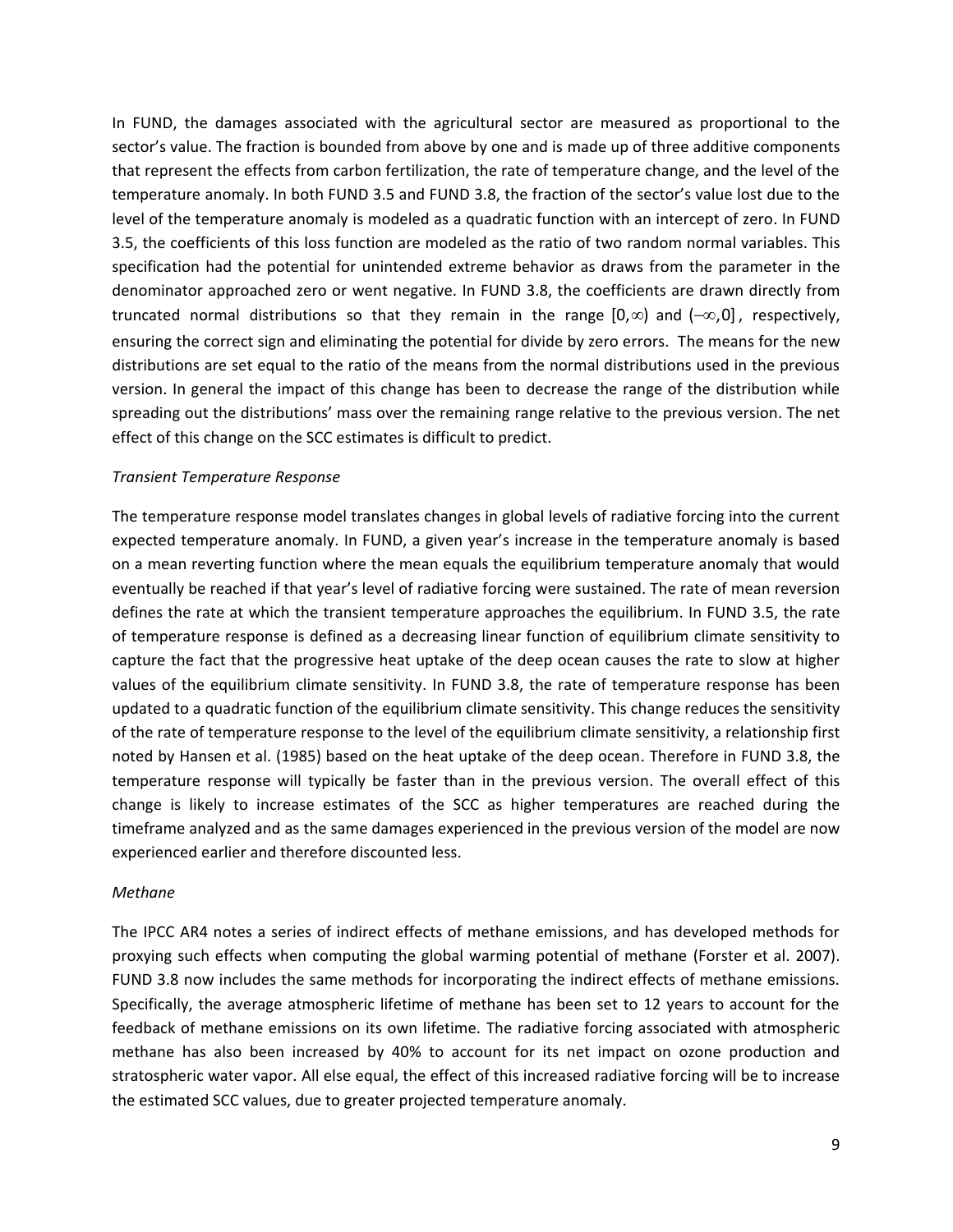### **C. PAGE**

PAGE09 (Hope 2013) includes a number of changes from PAGE2002, the version used in the 2010 SCC interagency report. The changes that most directly affect the SCC estimates include: explicitly modeling the impacts from sea level rise, revisions to the damage function to ensure damages are constrained by GDP, a change in the regional scaling of damages, a revised treatment for the probability of a discontinuity within the damage function, and revised assumptions on adaptation. The model also includes revisions to the carbon cycle feedback and the calculation of regional temperatures.<sup>11</sup> More details on PAGE09 can be found in Hope (2011a, 2011b, 2011c). A description of PAGE2002 can be found in Hope (2006).

## *Sea Level Rise*

While PAGE2002 aggregates all damages into two categories – economic and non-economic impacts -, PAGE09 adds a third explicit category: damages from sea level rise. In the previous version of the model, damages from sea level rise were subsumed by the other damage categories. In PAGE09 sea level damages increase less than linearly with sea level under the assumption that land, people, and GDP are more concentrated in low-lying shoreline areas. Damages from the economic and non-economic sector were adjusted to account for the introduction of this new category.

## *Revised Damage Function to Account for Saturation*

In PAGE09, small initial economic and non-economic benefits (negative damages) are modeled for small temperature increases, but all regions eventually experience economic damages from climate change, where damages are the sum of additively separable polynomial functions of temperature and sea level rise. Damages transition from this polynomial function to a logistic path once they exceed a certain proportion of remaining Gross Domestic Product (GDP) to ensure that damages do not exceed 100 percent of GDP. This differs from PAGE2002, which allowed Eastern Europe to potentially experience large benefits from temperature increases, and which also did not bound the possible damages that could be experienced.

## *Regional Scaling Factors*

 $\overline{\phantom{a}}$ 

As in the previous version of PAGE, the PAGE09 model calculates the damages for the European Union (EU) and then, assumes that damages for other regions are proportional based on a given scaling factor. The scaling factor in PAGE09 is based on the length of a region's coastline relative to the EU (Hope 2011b). Because of the long coastline in the EU, other regions are, on average, less vulnerable than the EU for the same sea level and temperature increase, but all regions have a positive scaling factor. PAGE2002 based its scaling factors on four studies reported in the IPCC's third assessment report, and allowed for benefits from temperature increase in Eastern Europe, smaller impacts in developed countries, and higher damages in developing countries.

 $11$  Because several changes in the PAGE model are structural (e.g., the addition of sea level rise and treatment of discontinuity), it is not possible to assess the direct impact of each change on the SCC in isolation as done for the other two models above.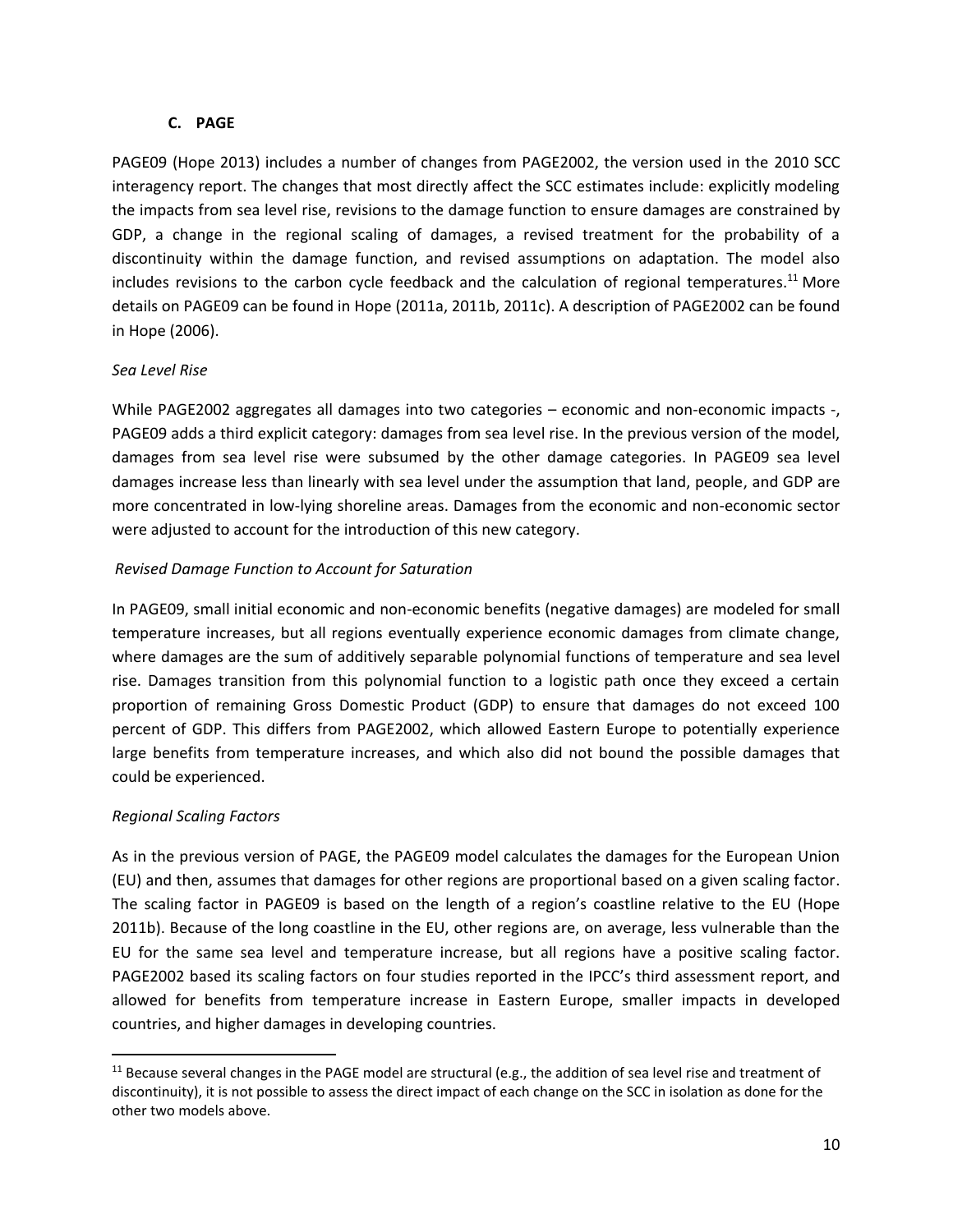#### *Probability of a Discontinuity*

In PAGE2002, the damages associated with a "discontinuity" (nonlinear extreme event) were modeled as an expected value. Specifically, a stochastic probability of a discontinuity was multiplied by the damages associated with a discontinuity to obtain an expected value, and this was added to the economic and non-economic impacts. That is, additional damages from an extreme event, such as extreme melting of the Greenland ice sheet, were multiplied by the probability of the event occurring and added to the damage estimate. In PAGE09, the probability of discontinuity is treated as a discrete event for each year in the model. The damages for each model run are estimated either with or without a discontinuity occurring, rather than as an expected value. A large‐scale discontinuity becomes possible when the temperature rises beyond some threshold value between 2 and 4°C. The probability that a discontinuity will occur beyond this threshold then increases by between 10 and 30 percent for every 1°C rise in temperature beyond the threshold. If a discontinuity occurs, the EU loses an additional 5 to 25 percent of its GDP (drawn from a triangular distribution with a mean of 15 percent) in addition to other damages, and other regions lose an amount determined by the regional scaling factor. The threshold value for a possible discontinuity is lower than in PAGE2002, while the rate at which the probability of a discontinuity increases with the temperature anomaly and the damages that result from a discontinuity are both higher than in PAGE2002. The model assumes that only one discontinuity can occur and that the impact is phased in over a period of time, but once it occurs, its effect is permanent.

#### *Adaptation*

As in PAGE2002, adaptation is available to help mitigate any climate change impacts that occur. In PAGE this adaptation is the same regardless of the temperature change or sea level rise and is therefore akin to what is more commonly considered a reduction in vulnerability. It is modeled by reducing the damages by some percentage. PAGE09 assumes a smaller decrease in vulnerability than the previous version of the model and assumes that it will take longer for this change in vulnerability to be realized. In the aggregated economic sector, at the time of full implementation, this adaptation will mitigate all damages up to a temperature increase of 1°C, and for temperature anomalies between 1°C and 2°C, it will reduce damages by 15-30 percent (depending on the region). However, it takes 20 years to fully implement this adaptation. In PAGE2002, adaptation was assumed to reduce economic sector damages up to 2°C by 50-90 percent after 20 years. Beyond 2°C, no adaptation is assumed to be available to mitigate the impacts of climate change. For the non-economic sector, in PAGE09 adaptation is available to reduce 15 percent of the damages due to a temperature increase between 0°C and 2°C and is assumed to take 40 years to fully implement, instead of 25 percent of the damages over 20 years assumed in PAGE2002. Similarly, adaptation is assumed to alleviate 25-50 percent of the damages from the first 0.20 to 0.25 meters of sea level rise but is assumed to be ineffective thereafter. Hope (2011c) estimates that the less optimistic assumptions regarding the ability to offset impacts of temperature and sea level rise via adaptation increase the SCC by approximately 30 percent.

#### *Other Noteworthy Changes*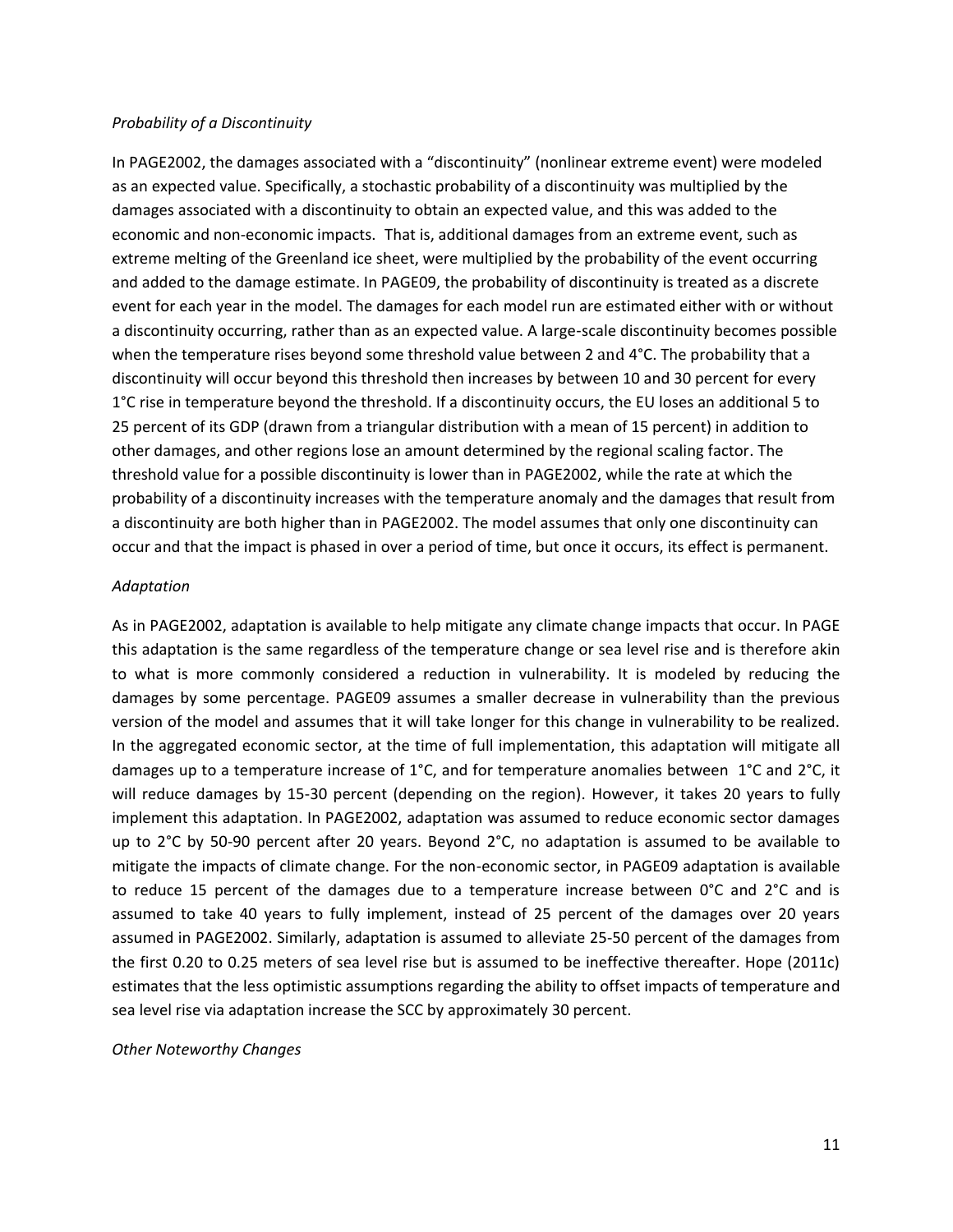Two other changes in the model are worth noting. There is a change in the way the model accounts for decreased CO<sub>2</sub> absorption on land and in the ocean as temperature rises. PAGE09 introduces a linear feedback from global mean temperature to the percentage gain in the excess concentration of  $CO<sub>2</sub>$ , capped at a maximum level. In PAGE2002, an additional amount was added to the  $CO<sub>2</sub>$  emissions each period to account for a decrease in ocean absorption and a loss of soil carbon. Also updated is the method by which the average global and annual temperature anomaly is downscaled to determine annual average regional temperature anomalies to be used in the regional damage functions. In PAGE2002, the scaling was determined solely based on regional difference in emissions of sulfate aerosols. In PAGE09, this regional temperature anomaly is further adjusted using an additive factor that is based on the average absolute latitude of a region relative to the area weighted average absolute latitude of the Earth's landmass, to capture relatively greater changes in temperature forecast to be experienced at higher latitudes.

#### **III. Revised SCC Estimates**

The updated versions of the three integrated assessment models were run using the same methodology detailed in the 2010 TSD (Interagency Working Group on Social Cost of Carbon 2010). The approach along with the inputs for the socioeconomic emissions scenarios, equilibrium climate sensitivity distribution, and discount rate remains the same. This includes the five reference scenarios based on the EMF-22 modeling exercise, the Roe and Baker equilibrium climate sensitivity distribution calibrated to the IPCC AR4, and three constant discount rates of 2.5, 3, and 5 percent.

As was previously the case, the use of three models, three discount rates, and five scenarios produces 45 separate distributions for the global SCC. The approach laid out in the 2010 TSD applied equal weight to each model and socioeconomic scenario in order to reduce the dimensionality down to three separate distributions representative of the three discount rates. The interagency group selected four values from these distributions for use in regulatory analysis. Three values are based on the average SCC across models and socio-economic-emissions scenarios at the 2.5, 3, and 5 percent discount rates, respectively. The fourth value was chosen to represent the higher-than-expected economic impacts from climate change further out in the tails of the SCC distribution. For this purpose, the 95th percentile of the SCC estimates at a 3 percent discount rate was chosen. (A detailed set of percentiles by model and scenario combination and additional summary statistics for the 2020 values is available in the Appendix.) As noted in the 2010 TSD, "the 3 percent discount rate is the central value, and so the central value that emerges is the average SCC across models at the 3 percent discount rate" (Interagency Working Group on Social Cost of Carbon 2010, p. 25). However, for purposes of capturing the uncertainties involved in regulatory impact analysis, the interagency group emphasizes the importance and value of including all four SCC values.

Table 2 shows the four selected SCC estimates in five year increments from 2010 to 2050. Values for 2010, 2020, 2030, 2040, and 2050 are calculated by first combining all outputs (10,000 estimates per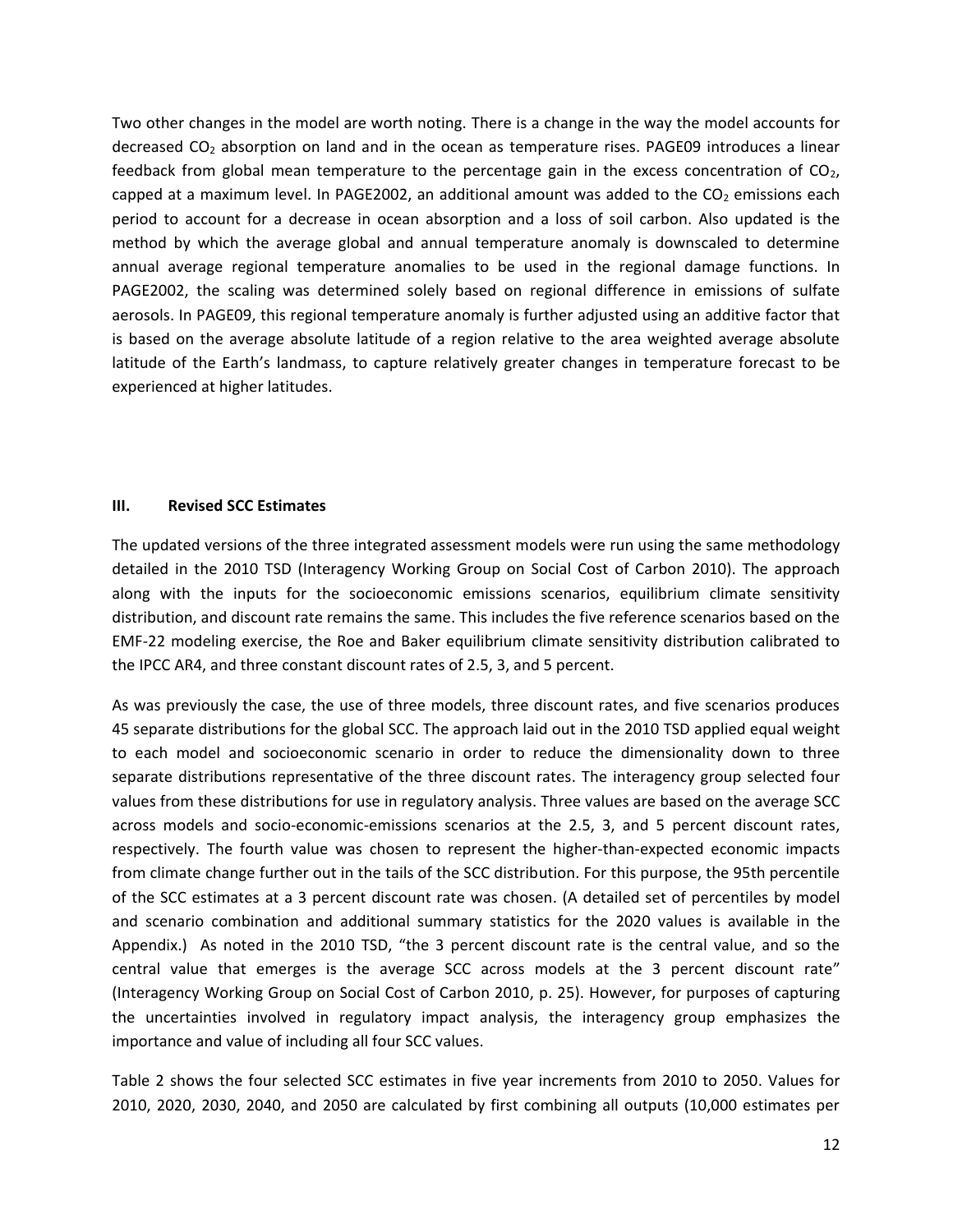model run) from all scenarios and models for a given discount rate. Values for the years in between are calculated using linear interpolation. The full set of revised annual SCC estimates between 2010 and 2050 is reported in the Appendix.

| Discount Rate<br>Year | 5.0%<br>Avg | 3.0%<br>Avg | 2.5%<br>Avg | 3.0%<br>95th |
|-----------------------|-------------|-------------|-------------|--------------|
| 2010                  | 11          | 33          | 52          | 90           |
| 2015                  | 12          | 38          | 58          | 109          |
| 2020                  | 12          | 43          | 65          | 129          |
| 2025                  | 14          | 48          | 70          | 144          |
| 2030                  | 16          | 52          | 76          | 159          |
| 2035                  | 19          | 57          | 81          | 176          |
| 2040                  | 21          | 62          | 87          | 192          |
| 2045                  | 24          | 66          | 92          | 206          |
| 2050                  | 27          | 71          | 98          | 221          |

**Table 2: Revised Social Cost of CO2, 2010 – 2050 (in 2007 dollars per metric ton of CO2)**

The SCC estimates using the updated versions of the models are higher than those reported in the 2010 TSD due to the changes to the models outlined in the previous section. By way of comparison, the 2020 SCC estimates reported in the original TSD were \$7, \$26, \$42 and \$81 (2007\$) (Interagency Working Group on Social Cost of Carbon 2010). Figure 1 illustrates where the four SCC values for 2020 fall within the full distribution for each discount rate based on the combined set of runs for each model and scenario (150,000 estimates in total for each discount rate). In general, the distributions are skewed to the right and have long tails. The Figure also shows that the lower the discount rate, the longer the right tail of the distribution.

**Figure 1: Distribution of SCC Estimates for 2020 (in 2007\$ per metric ton CO2)**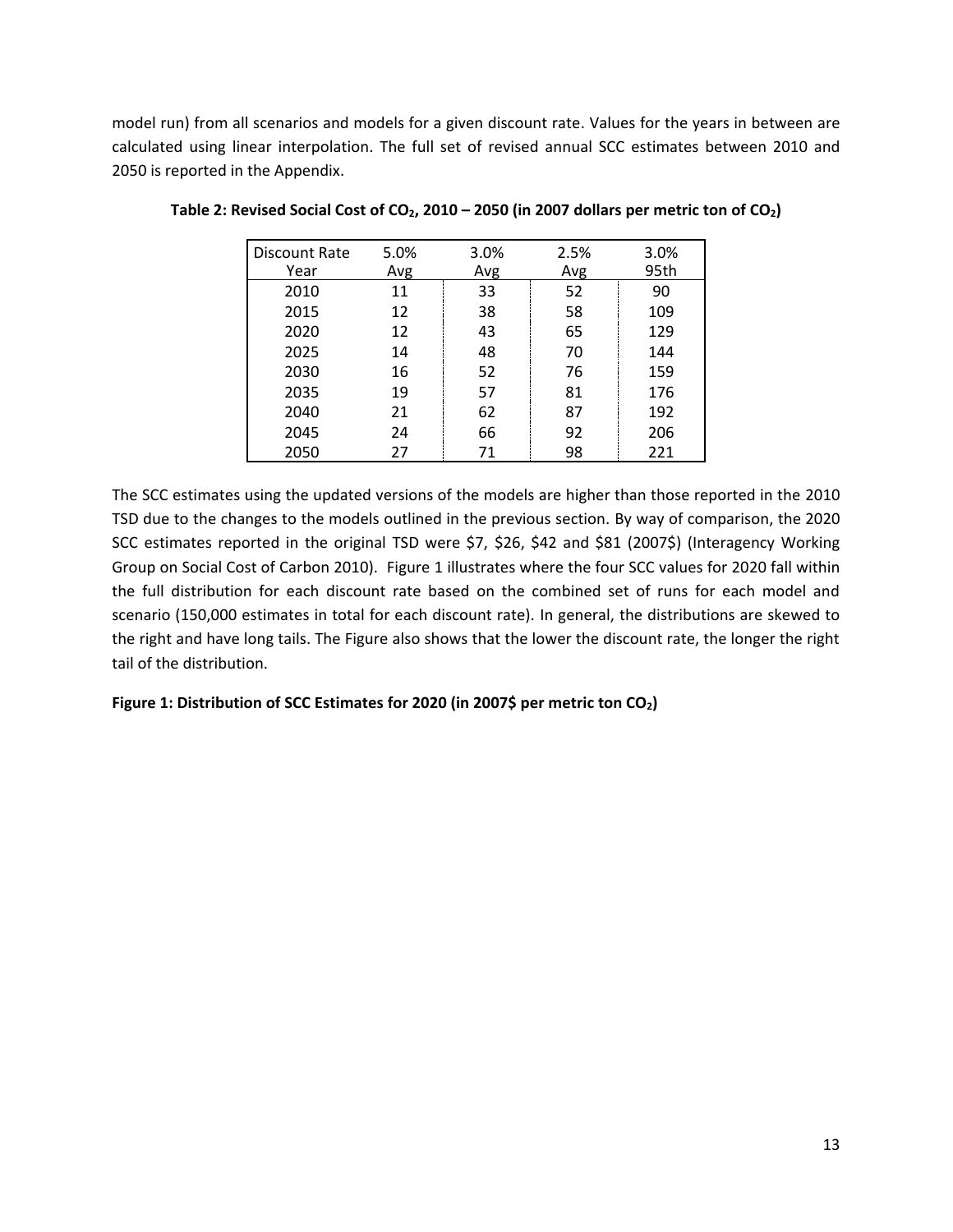

As was the case in the 2010 TSD, the SCC increases over time because future emissions are expected to produce larger incremental damages as physical and economic systems become more stressed in response to greater climatic change. The approach taken by the interagency group is to compute the cost of a marginal ton emitted in the future by running the models for a set of perturbation years out to 2050. Table 3 illustrates how the growth rate for these four SCC estimates varies over time.

| Average Annual Growth | 5.0% | 3.0% | 2.5% | 3.0% |
|-----------------------|------|------|------|------|
| Rate (%)              | Avg  | Avg  | Avg  | 95th |
| 2010-2020             | 1.2% | 3.2% | 2.4% | 4.3% |
| 2020-2030             | 3.4% | 2.1% | 1.7% | 2.4% |
| 2030-2040             | 3.0% | 1.8% | 1.5% | 2.0% |
| 2040-2050             | 2.6% | 1.6% | 1.3% | 1.5% |

|  | Table 3: Average Annual Growth Rates of SCC Estimates between 2010 and 2050 |
|--|-----------------------------------------------------------------------------|
|--|-----------------------------------------------------------------------------|

The future monetized value of emission reductions in each year (the SCC in year *t* multiplied by the change in emissions in year *t*) must be discounted to the present to determine its total net present value for use in regulatory analysis. As previously discussed in the 2010 TSD, damages from future emissions should be discounted at the same rate as that used to calculate the SCC estimates themselves to ensure internal consistency  $-$  i.e., future damages from climate change, whether they result from emissions today or emissions in a later year, should be discounted using the same rate.

Under current OMB guidance contained in Circular A-4, analysis of economically significant proposed and final regulations from the domestic perspective is required, while analysis from the international perspective is optional. However, the climate change problem is highly unusual in at least two respects. First, it involves a global externality: emissions of most greenhouse gases contribute to damages around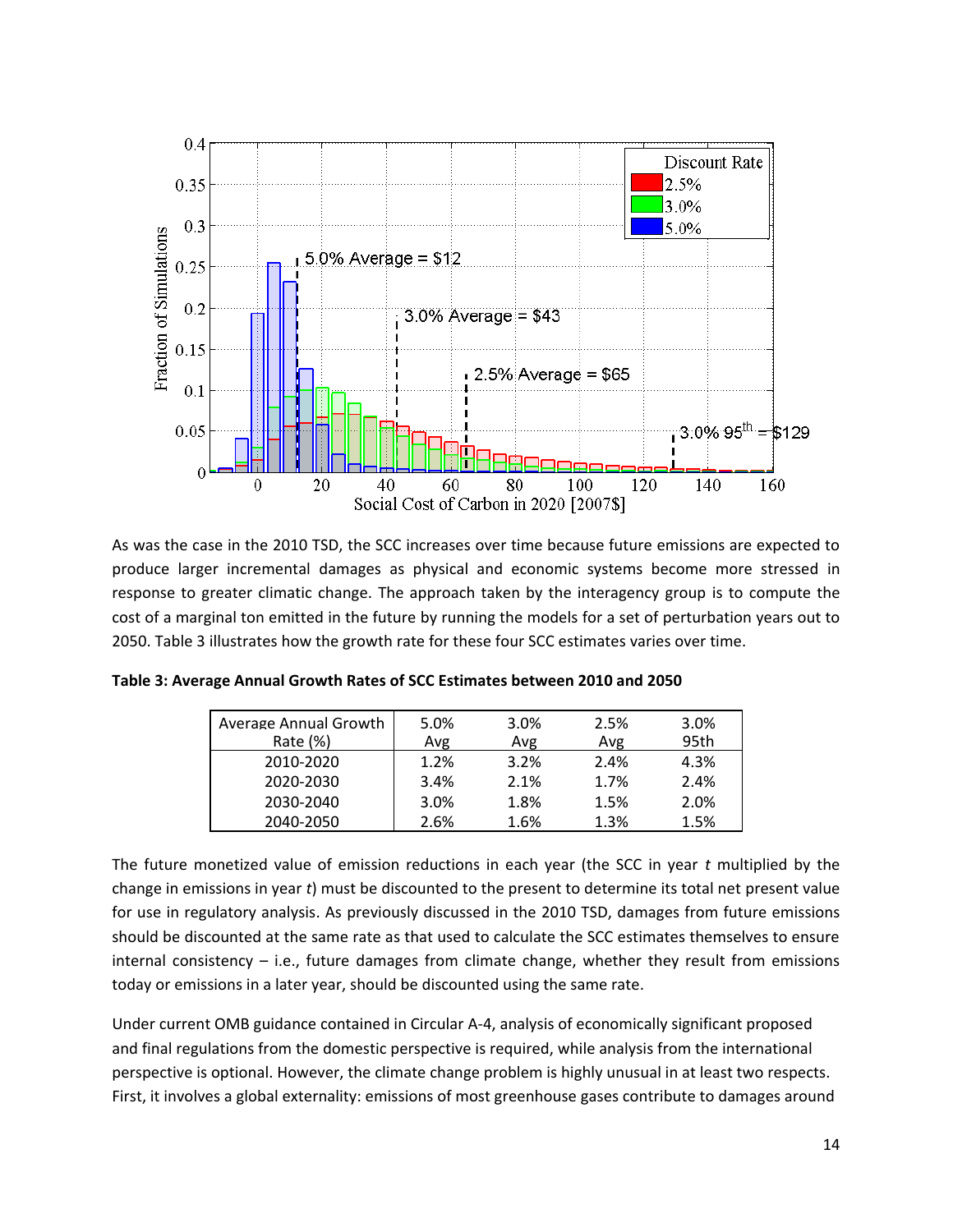the world even when they are emitted in the United States. Consequently, to address the global nature of the problem, the SCC must incorporate the full (global) damages caused by GHG emissions. Second, climate change presents a problem that the United States alone cannot solve. Even if the United States were to reduce its greenhouse gas emissions to zero, that step would be far from enough to avoid substantial climate change. Other countries would also need to take action to reduce emissions if significant changes in the global climate are to be avoided. Emphasizing the need for a global solution to a global problem, the United States has been actively involved in seeking international agreements to reduce emissions and in encouraging other nations, including emerging major economies, to take significant steps to reduce emissions. When these considerations are taken as a whole, the interagency group concluded that a global measure of the benefits from reducing U.S. emissions is preferable. For additional discussion, see the 2010 TSD.

#### **IV. Other Model Limitations and Research Gaps**

The 2010 interagency SCC TSD discusses a number of important limitations for which additional research is needed. In particular, the document highlights the need to improve the quantification of both noncatastrophic and catastrophic damages, the treatment of adaptation and technological change, and the way in which inter-regional and inter-sectoral linkages are modeled. While the new version of the models discussed above offer some improvements in these areas, further work remains warranted. The 2010 TSD also discusses the need to more carefully assess the implications of risk aversion for SCC estimation as well as the inability to perfectly substitute between climate and non-climate goods at higher temperature increases, both of which have implications for the discount rate used. EPA, DOE, and other agencies continue to engage in research on modeling and valuation of climate impacts that can potentially improve SCC estimation in the future.

#### **References**

Anthoff, D. and Tol, R.S.J. 2013. The uncertainty about the social cost of carbon: a decomposition analysis using FUND. *Climatic Change* 117: 515–530*.*

Fankhauser, S. 1995. Valuing climate change: The economics of the greenhouse. London, England: Earthscan.

Forster, P., V. Ramaswamy, P. Artaxo, T. Berntsen, R. Betts, D.W. Fahey, J. Haywood, J. Lean, D.C. Lowe, G. Myhre, J. Nganga, R. Prinn, G. Raga, M. Schulz and R. Van Dorland. 2007. Changes in Atmospheric Constituents and in Radiative Forcing. In: *Climate Change 2007: The Physical Science Basis. Contribution of Working Group I to the Fourth Assessment Report of the Intergovernmental Panel on Climate Change*  [Solomon, S., D. Qin, M. Manning, Z. Chen, M. Marquis, K.B. Averyt, M.Tignor and H.L. Miller (eds.)]. Cambridge University Press, Cambridge, United Kingdom and New York, NY, USA.

Hope, Chris. 2006. "The Marginal Impact of  $CO<sub>2</sub>$  from PAGE2002: An Integrated Assessment Model Incorporating the IPCC's Five Reasons for Concern." *The Integrated Assessment Journal*. 6(1): 19–56.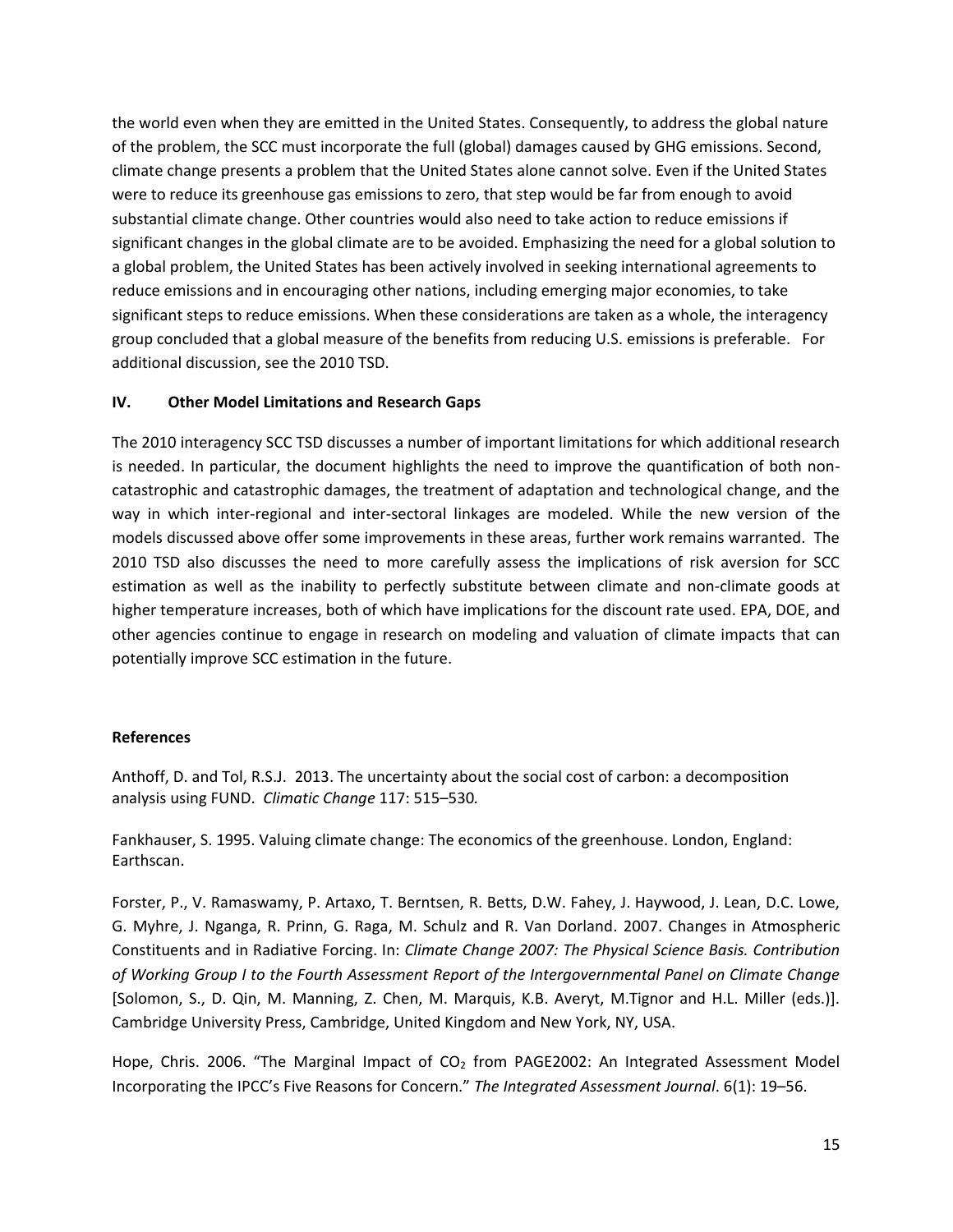Hope, Chris. 2011a "The PAGE09 Integrated Assessment Model: A Technical Description" Cambridge Judge Business School Working Paper No. 4/2011 (April). Accessed November 23, 2011: [http://www.jbs.cam.ac.uk/research/working\\_papers/2011/wp1104.pdf.](http://www.jbs.cam.ac.uk/research/working_papers/2011/wp1104.pdf)

Hope, Chris. 2011b "The Social Cost of CO<sub>2</sub> from the PAGE09 Model" Cambridge Judge Business School Working Paper No. 5/2011 (June). Accessed November 23, 2011: [http://www.jbs.cam.ac.uk/research/working\\_papers/2011/wp1105.pdf.](http://www.jbs.cam.ac.uk/research/working_papers/2011/wp1105.pdf)

Hope, Chris. 2011c "New Insights from the PAGE09 Model: The Social Cost of CO<sub>2</sub>" Cambridge Judge Business School Working Paper No. 8/2011 (July). Accessed November 23, 2011: [http://www.jbs.cam.ac.uk/research/working\\_papers/2011/wp1108.pdf.](http://www.jbs.cam.ac.uk/research/working_papers/2011/wp1108.pdf)

Hope, C. 2013. Critical issues for the calculation of the social cost of  $CO<sub>2</sub>$ : why the estimates from PAGE09 are higher than those from PAGE2002. *Climatic Change* 117: 531–543.

Interagency Working Group on Social Cost of Carbon. 2010. Social Cost of Carbon for Regulatory Impact Analysis under Executive Order 12866. February. United States Government. [http://www.whitehouse.gov/sites/default/files/omb/inforeg/for-agencies/Social-Cost-of-Carbon-for-](http://www.whitehouse.gov/sites/default/files/omb/inforeg/for-agencies/Social-Cost-of-Carbon-for-RIA.pdf)[RIA.pdf.](http://www.whitehouse.gov/sites/default/files/omb/inforeg/for-agencies/Social-Cost-of-Carbon-for-RIA.pdf)

Meehl, G.A., T.F. Stocker, W.D. Collins, P. Friedlingstein, A.T. Gaye, J.M. Gregory, A. Kitoh, R. Knutti, J.M. Murphy, A. Noda, S.C.B. Raper, I.G. Watterson, A.J. Weaver and Z.-C. Zhao. 2007. Global Climate Projections. In: *Climate Change 2007: The Physical Science Basis. Contribution of Working Group I to the Fourth Assessment Report of the Intergovernmental Panel on Climate Change* [Solomon, S., D. Qin, M. Manning, Z. Chen, M. Marquis, K.B. Averyt, M. Tignor and H.L. Miller (eds.)]. Cambridge University Press, Cambridge, United Kingdom and New York, NY, USA.

Narita, D., R. S. J. Tol and D. Anthoff. 2010. Economic costs of extratropical storms under climate change: an application of FUND. *Journal of Environmental Planning and Management* 53(3): 371-384.

National Academy of Sciences. 2011. *Climate Stabilization Targets: Emissions, Concentrations, and Impacts over Decades to Millennia*. Washington, DC: National Academies Press, Inc.

Nicholls, R.J., N. Marinova, J.A. Lowe, S. Brown, P. Vellinga, D. de Gusmão, J. Hinkel and R.S.J. Tol. 2011. Sea-level rise and its possible impacts given a 'beyond 4°C world' in the twenty-first century. *Phil. Trans. R. Soc. A* 369(1934): 161-181.

Nordhaus, W. 2010. Economic aspects of global warming in a post-Copenhagen environment. *Proceedings of the National Academy of Sciences* 107(26): 11721-11726.

Nordhaus, W. 2008. A Question of Balance: Weighing the Options on Global Warming Policies. New Haven, CT: Yale University Press.

Randall, D.A., R.A. Wood, S. Bony, R. Colman, T. Fichefet, J. Fyfe, V. Kattsov, A. Pitman, J. Shukla, J. Srinivasan, R.J. Stouffer, A. Sumi and K.E. Taylor. 2007. Climate Models and Their Evaluation. In: *Climate Change 2007: The Physical Science Basis. Contribution of Working Group I to the Fourth Assessment Report of the Intergovernmental Panel on Climate Change* [Solomon, S., D. Qin, M. Manning, Z. Chen, M.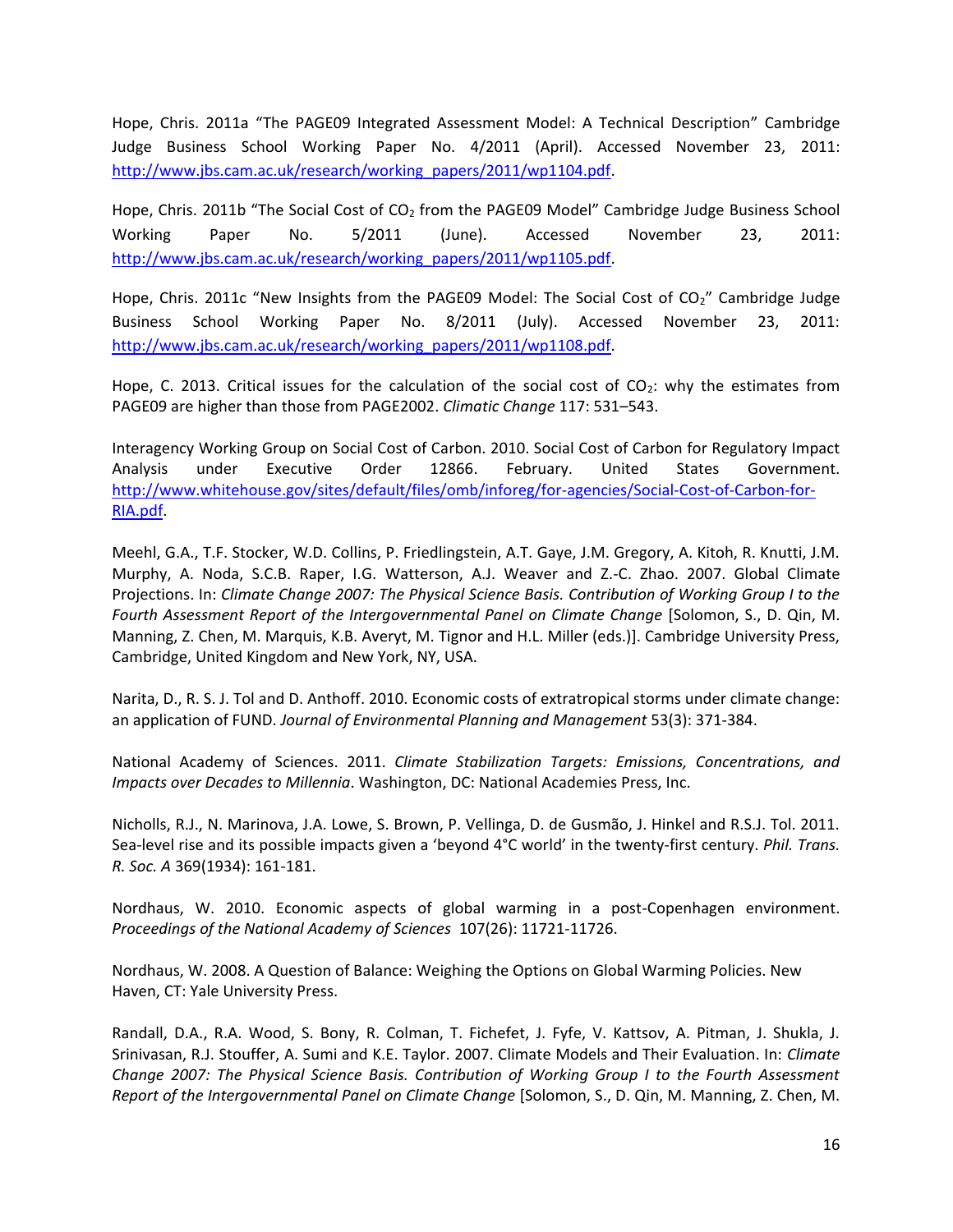Marquis, K.B. Averyt, M.Tignor and H.L. Miller (eds.)]. Cambridge University Press, Cambridge, United Kingdom and New York, NY, USA.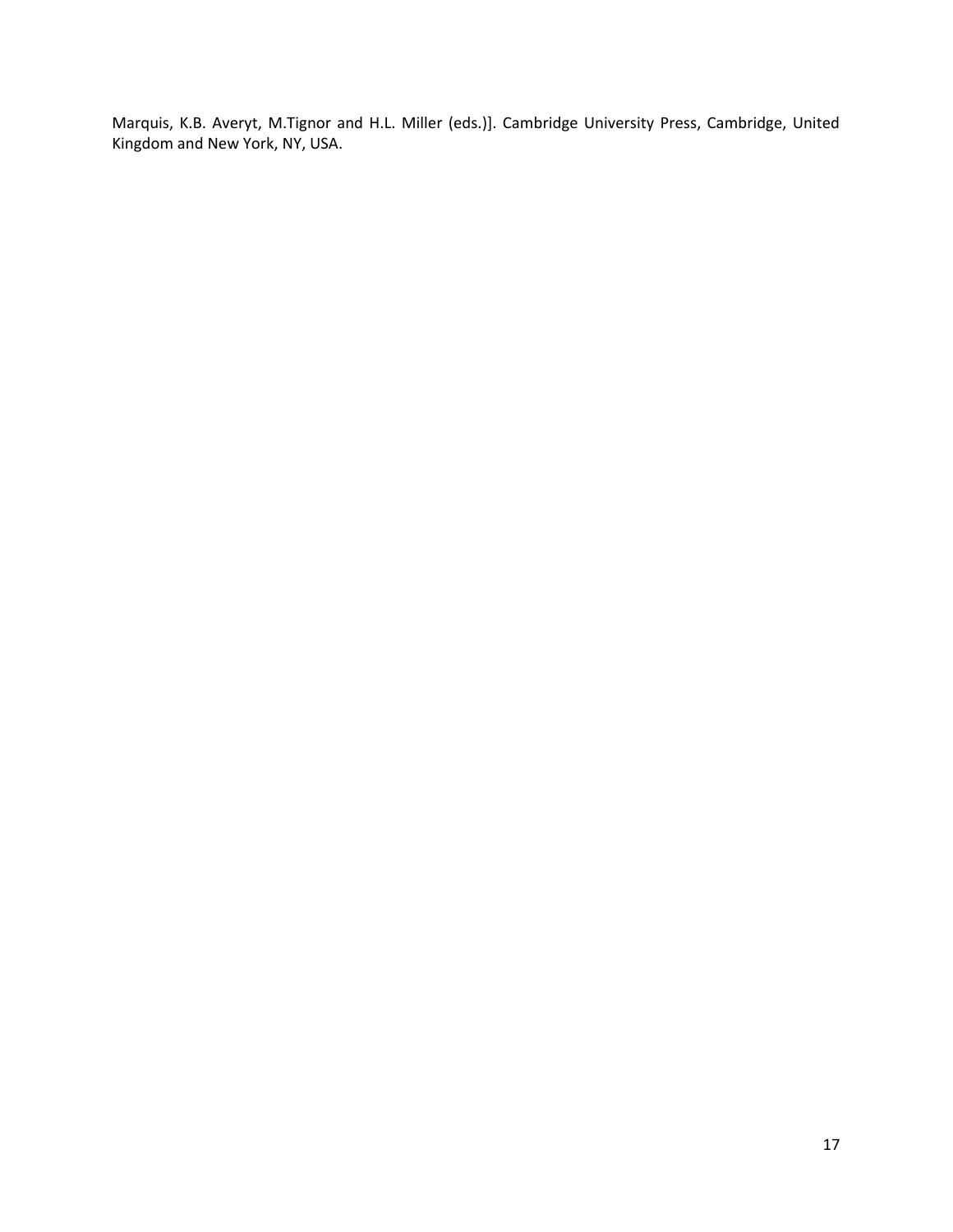# **Appendix**

| <b>Discount Rate</b> | 5.0% | 3.0%       | 2.5%       | 3.0% |
|----------------------|------|------------|------------|------|
| Year                 | Avg  | <b>Avg</b> | <b>Avg</b> | 95th |
| 2010                 | 11   | 33         | 52         | 90   |
| 2011                 | 11   | 34         | 54         | 94   |
| 2012                 | 11   | 35         | 55         | 98   |
| 2013                 | 11   | 36         | 56         | 102  |
| 2014                 | 11   | 37         | 57         | 106  |
| 2015                 | 12   | 38         | 58         | 109  |
| 2016                 | 12   | 39         | 60         | 113  |
| 2017                 | 12   | 40         | 61         | 117  |
| 2018                 | 12   | 41         | 62         | 121  |
| 2019                 | 12   | 42         | 63         | 125  |
| 2020                 | 12   | 43         | 65         | 129  |
| 2021                 | 13   | 44         | 66         | 132  |
| 2022                 | 13   | 45         | 67         | 135  |
| 2023                 | 13   | 46         | 68         | 138  |
| 2024                 | 14   | 47         | 69         | 141  |
| 2025                 | 14   | 48         | 70         | 144  |
| 2026                 | 15   | 49         | 71         | 147  |
| 2027                 | 15   | 49         | 72         | 150  |
| 2028                 | 15   | 50         | 73         | 153  |
| 2029                 | 16   | 51         | 74         | 156  |
| 2030                 | 16   | 52         | 76         | 159  |
| 2031                 | 17   | 53         | 77         | 163  |
| 2032                 | 17   | 54         | 78         | 166  |
| 2033                 | 18   | 55         | 79         | 169  |
| 2034                 | 18   | 56         | 80         | 172  |
| 2035                 | 19   | 57         | 81         | 176  |
| 2036                 | 19   | 58         | 82         | 179  |
| 2037                 | 20   | 59         | 84         | 182  |
| 2038                 | 20   | 60         | 85         | 185  |
| 2039                 | 21   | 61         | 86         | 188  |
| 2040                 | 21   | 62         | 87         | 192  |
| 2041                 | 22   | 63         | 88         | 195  |
| 2042                 | 22   | 64         | 89         | 198  |
| 2043                 | 23   | 65         | 90         | 200  |
| 2044                 | 23   | 65         | 91         | 203  |
| 2045                 | 24   | 66         | 92         | 206  |
| 2046                 | 24   | 67         | 94         | 209  |
| 2047                 | 25   | 68         | 95         | 212  |
| 2048                 | 25   | 69         | 96         | 215  |
| 2049                 | 26   | 70         | 97         | 218  |
| 2050                 | 27   | 71         | 98         | 221  |

**Table A1: Annual SCC Values: 2010-2050 (2007\$/metric ton CO2)**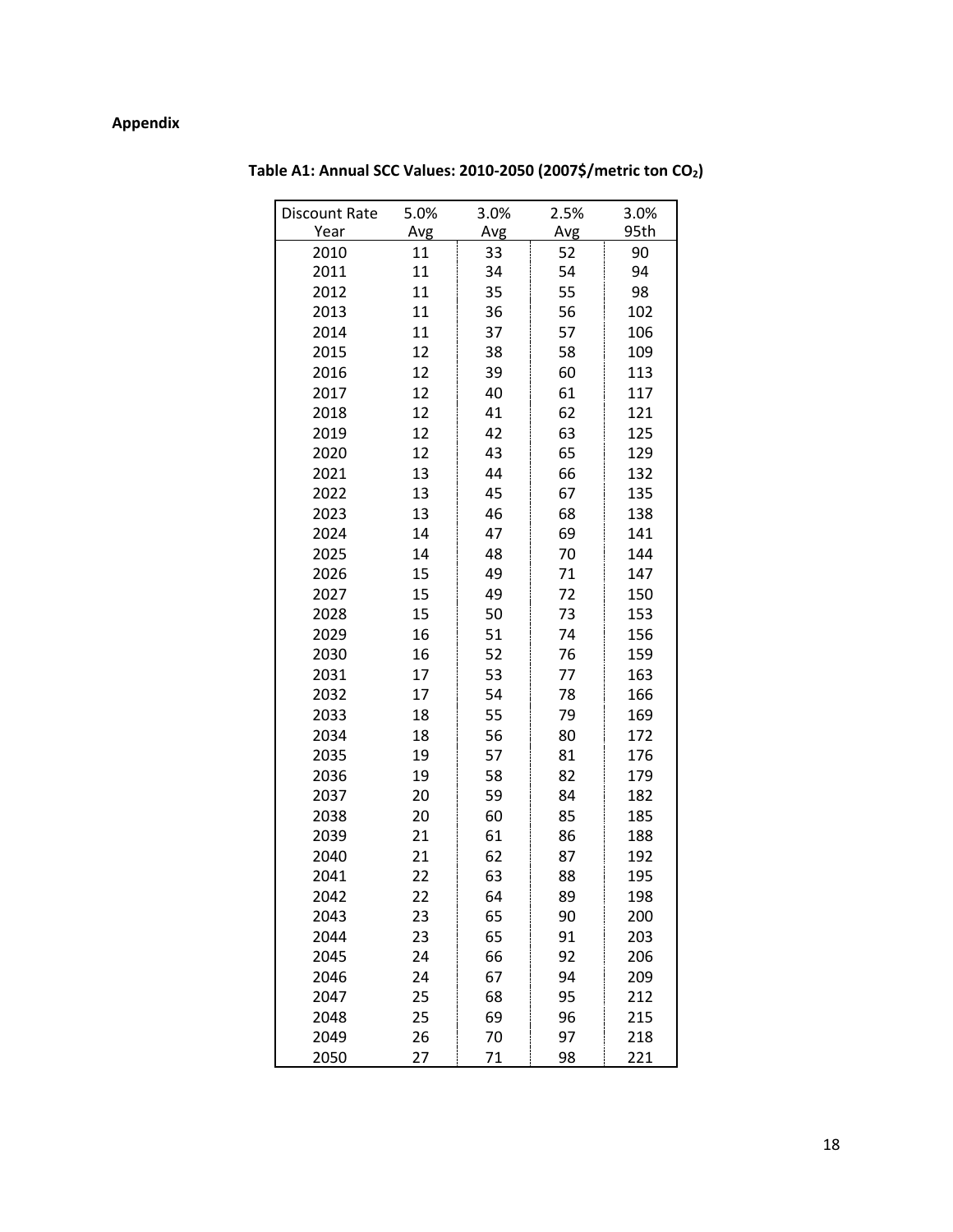| 1st   | 5th   | 10th | 25 <sub>th</sub> | 50th |     | <u>75th</u>                                      | 90th | 95 <sup>th</sup> | 99th |
|-------|-------|------|------------------|------|-----|--------------------------------------------------|------|------------------|------|
|       |       |      |                  |      |     |                                                  |      |                  |      |
| 6     | 11    | 15   | 27               | 58   | 129 | 139                                              | 327  | 515              | 991  |
| 4     | 6     | 9    | 16               | 34   | 78  | 82                                               | 196  | 317              | 649  |
| 4     | 8     | 11   | 20               | 42   | 108 | 107                                              | 278  | 483              | 918  |
| 5     | 9     | 12   | 22               | 47   | 107 | 113                                              | 266  | 431              | 872  |
| 2     | 4     | 6    | 11               | 25   | 85  | 68                                               | 200  | 387              | 955  |
|       |       |      |                  |      |     |                                                  |      |                  |      |
|       |       |      |                  |      |     |                                                  |      |                  |      |
| 25    | 31    | 37   | 47               | 64   | 72  | 92                                               | 123  | 139              | 161  |
| 14    | 18    | 20   | 26               | 36   | 40  | 50                                               | 65   | 74               | 85   |
| 20    | 24    | 28   | 37               | 51   | 58  | 71                                               | 95   | 109              | 221  |
| 20    | 25    | 29   | 38               | 53   | 61  | 76                                               | 102  | 117              | 135  |
| 17    | 22    | 25   | 33               | 45   | 52  | 65                                               | 91   | 106              | 126  |
|       |       |      |                  |      |     |                                                  |      |                  |      |
|       |       |      |                  |      |     |                                                  |      |                  |      |
| $-17$ | $-1$  | 5    | 17               | 34   | 44  | 59                                               | 90   | 113              | 176  |
| $-7$  | 2     | 7    | 16               | 30   | 35  | 49                                               | 72   | 91               | 146  |
| $-19$ | -4    | 2    | 12               | 27   | 32  | 46                                               | 70   | 87               | 135  |
| -9    | 1     | 8    | 18               | 35   | 45  | 59                                               | 87   | 108              | 172  |
| $-30$ | $-12$ | -5   | 6                | 19   | 24  | 35                                               | 57   | 72               | 108  |
|       |       |      |                  |      |     | <b>Avg</b><br>PAGE<br><b>DICE</b><br><b>FUND</b> |      |                  |      |

 **Table A2: 2020 Global SCC Estimates at 2.5 Percent Discount Rate (2007\$/metric ton CO2)** 

# **Table A3: 2020 Global SCC Estimates at 3 Percent Discount Rate (2007\$/metric ton CO2)**

| Percentile     | 1st   | 5th            | 10th | 25 <sub>th</sub> | 50th        | Avg | <u>75th</u> | 90th | 95th | 99th |
|----------------|-------|----------------|------|------------------|-------------|-----|-------------|------|------|------|
| Scenario       |       |                |      |                  | <b>PAGE</b> |     |             |      |      |      |
| <b>IMAGE</b>   | 4     | $\overline{7}$ | 10   | 18               | 38          | 91  | 95          | 238  | 385  | 727  |
| <b>MERGE</b>   | 2     | 4              | 6    | 11               | 23          | 56  | 58          | 142  | 232  | 481  |
| <b>MESSAGE</b> | 3     | 5              | 7    | 13               | 29          | 75  | 74          | 197  | 330  | 641  |
| MiniCAM Base   | 3     | 5              | 8    | 14               | 30          | 73  | 75          | 184  | 300  | 623  |
| 5th Scenario   | 1     | 3              | 4    | 7                | 17          | 58  | 48          | 136  | 264  | 660  |
|                |       |                |      |                  |             |     |             |      |      |      |
| Scenario       |       |                |      |                  | <b>DICE</b> |     |             |      |      |      |
| <b>IMAGE</b>   | 16    | 21             | 24   | 32               | 43          | 48  | 60          | 79   | 90   | 102  |
| <b>MERGE</b>   | 10    | 13             | 15   | 19               | 25          | 28  | 35          | 44   | 50   | 58   |
| <b>MESSAGE</b> | 14    | 18             | 20   | 26               | 35          | 40  | 49          | 64   | 73   | 83   |
| MiniCAM Base   | 13    | 17             | 20   | 26               | 35          | 39  | 49          | 65   | 73   | 85   |
| 5th Scenario   | 12    | 15             | 17   | 22               | 30          | 34  | 43          | 58   | 67   | 79   |
|                |       |                |      |                  |             |     |             |      |      |      |
| Scenario       |       |                |      |                  | <b>FUND</b> |     |             |      |      |      |
| <b>IMAGE</b>   | $-14$ | $-3$           | 1    | 9                | 20          | 25  | 35          | 54   | 69   | 111  |
| <b>MERGE</b>   | -8    | $-1$           | 3    | 9                | 18          | 22  | 31          | 47   | 60   | 97   |
| IMESSAGE       | $-16$ | $-5$           | $-1$ | 6                | 16          | 18  | 28          | 43   | 55   | 88   |
| MiniCAM Base   | -9    | $-1$           | 3    | 10               | 21          | 27  | 35          | 53   | 67   | 107  |
| 5th Scenario   | -22   | $-10$          | -5   | 2                | 10          | 13  | 20          | 33   | 42   | 63   |

<sup>12</sup> See 2010 TSD for a description of these scenarios.

 $\overline{a}$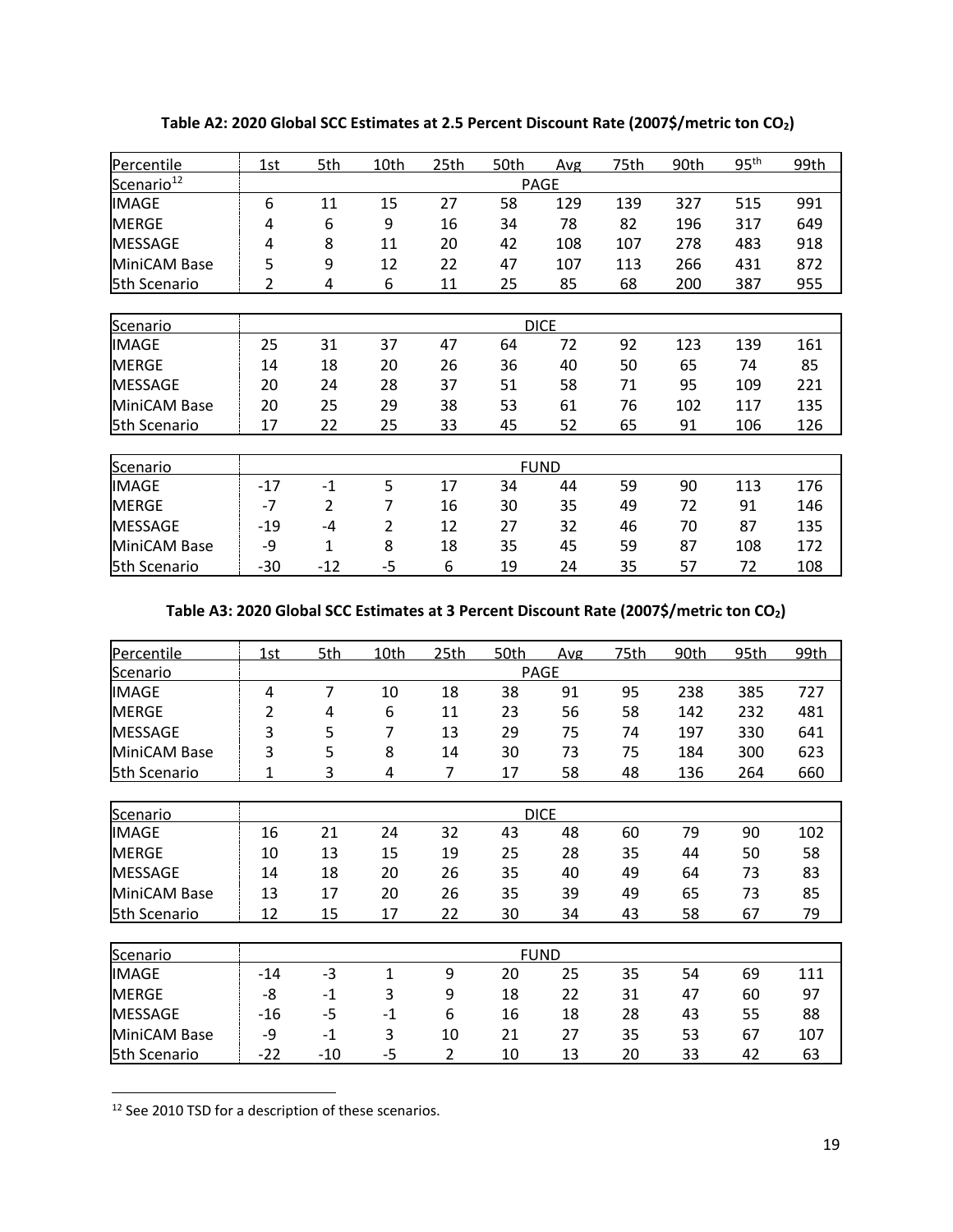| Percentile     | 1st          | 5th            | 10th           | 25 <sub>th</sub> |             |                                                                                                                                                                                                                                                                                                                                  |    |    |    |    |  |  |  |  |  |
|----------------|--------------|----------------|----------------|------------------|-------------|----------------------------------------------------------------------------------------------------------------------------------------------------------------------------------------------------------------------------------------------------------------------------------------------------------------------------------|----|----|----|----|--|--|--|--|--|
| Scenario       |              |                |                |                  |             | 99th<br>50th<br>75th<br>90th<br>95th<br>Avg<br>PAGE<br>28<br>27<br>10<br>71<br>123<br>244<br>7<br>75<br>153<br>17<br>45<br>17<br>216<br>9<br>22<br>60<br>106<br>24<br>8<br>190<br>21<br>21<br>54<br>94<br>208<br>5<br>18<br>78<br>41<br>14<br><b>DICE</b><br>27<br>15<br>22<br>25<br>14<br>18<br>16<br>18<br>9<br>15<br>10<br>12 |    |    |    |    |  |  |  |  |  |
| <b>IMAGE</b>   | $\mathbf{1}$ | $\overline{2}$ | $\overline{2}$ | 5                |             |                                                                                                                                                                                                                                                                                                                                  |    |    |    |    |  |  |  |  |  |
| <b>MERGE</b>   | $\mathbf{1}$ | 1              | 2              | 3                |             |                                                                                                                                                                                                                                                                                                                                  |    |    |    |    |  |  |  |  |  |
| <b>MESSAGE</b> | 1            | 1              | 2              | 4                |             |                                                                                                                                                                                                                                                                                                                                  |    |    |    |    |  |  |  |  |  |
| MiniCAM Base   | $\mathbf{1}$ | 1              | 2              | 3                |             |                                                                                                                                                                                                                                                                                                                                  |    |    |    |    |  |  |  |  |  |
| 5th Scenario   | 0            | 1              | 1              | 2                |             |                                                                                                                                                                                                                                                                                                                                  |    |    |    |    |  |  |  |  |  |
|                |              |                |                |                  |             |                                                                                                                                                                                                                                                                                                                                  |    |    |    |    |  |  |  |  |  |
| Scenario       |              |                |                |                  |             |                                                                                                                                                                                                                                                                                                                                  |    |    |    |    |  |  |  |  |  |
| <b>IMAGE</b>   | 6            | 8              | 9              | 11               |             |                                                                                                                                                                                                                                                                                                                                  |    |    |    |    |  |  |  |  |  |
| <b>MERGE</b>   | 4            | 5              | 6              | 7                |             |                                                                                                                                                                                                                                                                                                                                  |    |    |    |    |  |  |  |  |  |
| <b>MESSAGE</b> | 6            | 7              | 8              | 10               | 12          | 13                                                                                                                                                                                                                                                                                                                               | 16 | 20 | 22 | 25 |  |  |  |  |  |
| MiniCAM Base   | 5            | 6              | 7              | 8                | 11          | 12                                                                                                                                                                                                                                                                                                                               | 14 | 18 | 20 | 22 |  |  |  |  |  |
| 5th Scenario   | 5            | 6              | 6              | 8                | 10          | 11                                                                                                                                                                                                                                                                                                                               | 14 | 17 | 19 | 21 |  |  |  |  |  |
|                |              |                |                |                  |             |                                                                                                                                                                                                                                                                                                                                  |    |    |    |    |  |  |  |  |  |
| Scenario       |              |                |                |                  | <b>FUND</b> |                                                                                                                                                                                                                                                                                                                                  |    |    |    |    |  |  |  |  |  |
| <b>IMAGE</b>   | -9           | -5             | $-3$           | $-1$             | 2           | 3                                                                                                                                                                                                                                                                                                                                | 6  | 11 | 15 | 25 |  |  |  |  |  |
| <b>MERGE</b>   | -6           | -3             | $-2$           | 0                | 3           | 4                                                                                                                                                                                                                                                                                                                                | 7  | 12 | 16 | 27 |  |  |  |  |  |
| <b>MESSAGE</b> | $-10$        | -6             | $-4$           | $-1$             | 2           | 2                                                                                                                                                                                                                                                                                                                                | 5  | 9  | 13 | 23 |  |  |  |  |  |
| MiniCAM Base   | $-7$         | $-3$           | $-2$           | 0                | 3           | 4                                                                                                                                                                                                                                                                                                                                | 7  | 11 | 15 | 26 |  |  |  |  |  |
| 5th Scenario   | $-11$        | $-7$           | $-5$           | $-2$             | 0           | 0                                                                                                                                                                                                                                                                                                                                | 3  | 6  | 8  | 14 |  |  |  |  |  |

## **Table A4: 2020 Global SCC Estimates at 5 Percent Discount Rate (2007\$/metric ton CO2)**